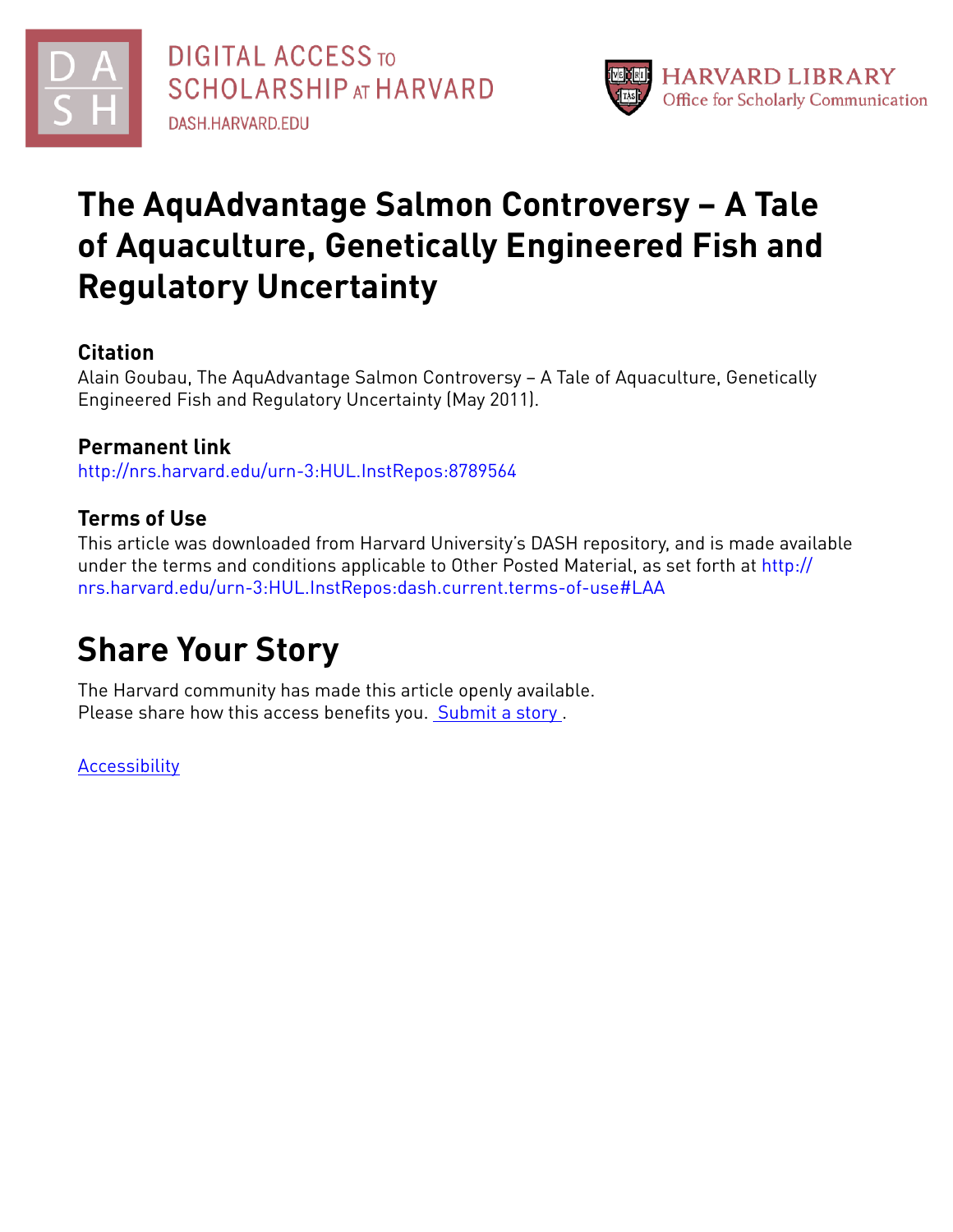The AquAdvantage Salmon Controversy – A Tale of Aquaculture, Genetically Engineered Fish and Regulatory Uncertainty

> Alain Goubau J.D. 2011

May 11, 2011

*Paper submitted in satisfaction of course requirement only*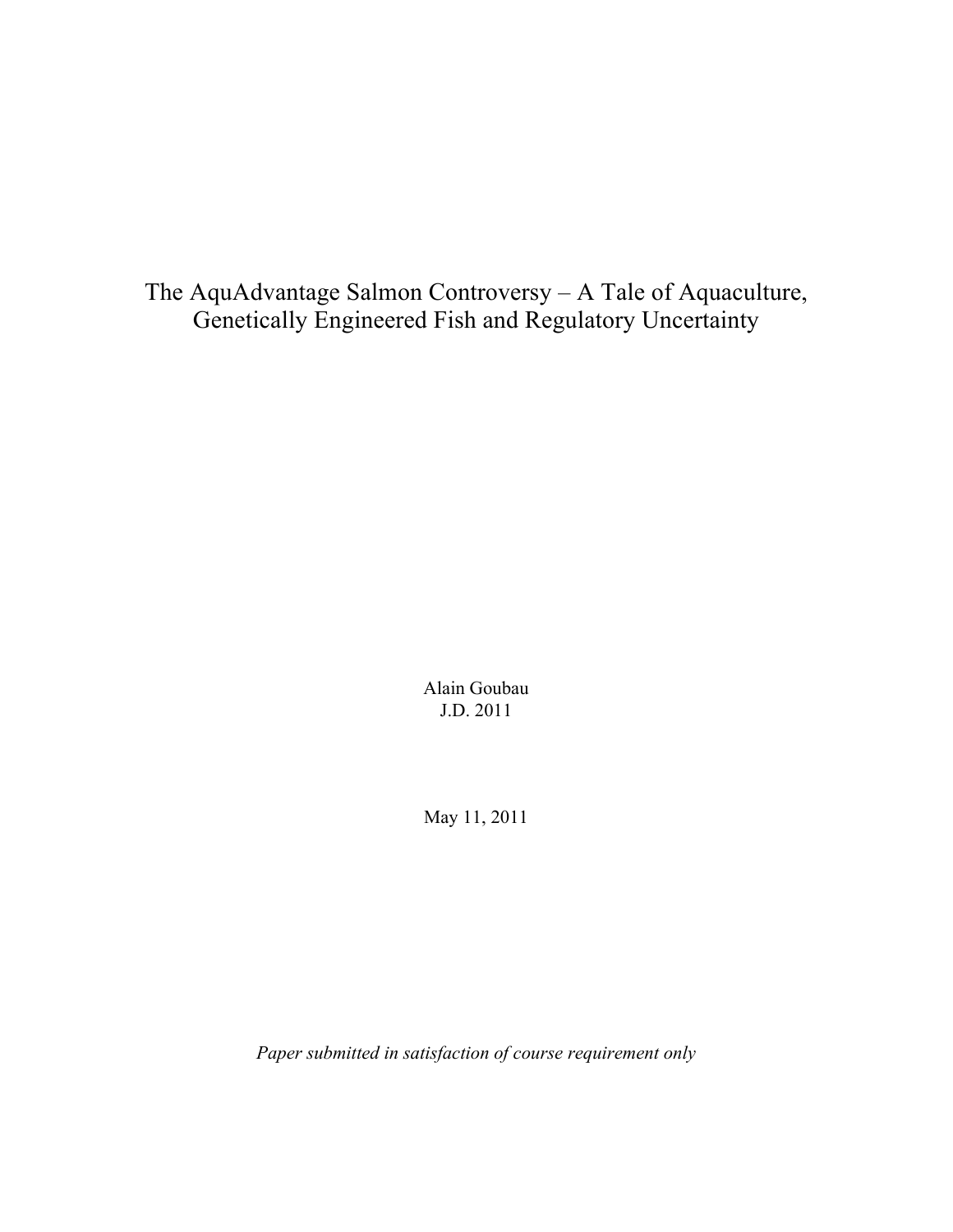# **Abstract**

*This paper discusses the controversy around the potentially imminent commercialization of the first genetically engineered animal for human food consumption in the United States. The industrialization of commercial fishing in the wake of growing demand has led to a rapid decline in wild fish stocks. Over the last 50 years, modern aquaculture has developed into an important industry, to the point that it now supplies nearly half of all the fish humans consume. Yet modern aquaculture, including its two main commercial products, shrimp and salmon, is also associated with significant environmental problems, as well as other health, social and economic ones. Partially in response to these problems, several companies and countries have turned to genetic engineering as a possible means to improve the efficiency of fish farming. Leading this effort, AquaBounty Technologies, a Massachusetts company with operations in both Canada and Panama, is attempting to commercialize all-female infertile fish for human consumption. Using recombinant DNA (rDNA) technology, AquaBounty created an Atlantic salmon that grows twice as fast as its non-engineered counterpart. By summer 2010, AquaBounty announced that is had successfully fulfilled all the requirements necessary under the FDA's New Animal Drug Application (NADA), the agency's current framework for regulating genetically engineered animals with hereditary rDNA constructs. Yet despite what seemed to be the FDA's inclination to allow AquaBounty to commercialize the AquAdvantage salmon soon after a public hearing held in September 2010, the application continues to stir significant controversy and remains unresolved. The FDA's cautious response is perhaps unsurprising given the significance of this decision for other pending commercializations of genetically engineered animals and the criticism suggesting the unsuitability of the NADA framework to authorize such novel food.*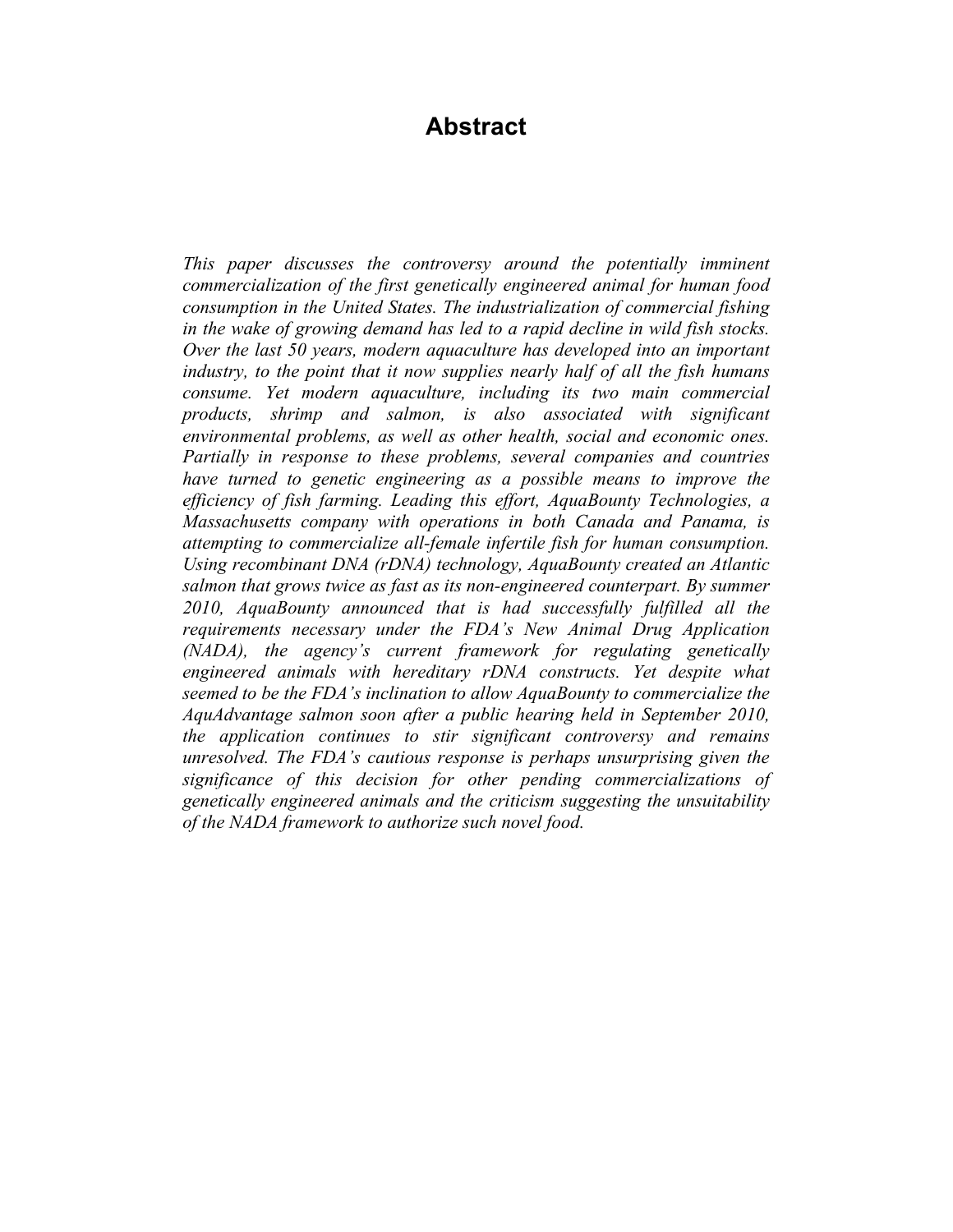# **1 Background on Fisheries and Aquaculture**

#### **1.1 The State of the World's Fisheries**

#### **1.1.1 In General**

The industrialization of fishing in the 1950s and 1960s lead to a major increase in global fish catches, leading to widespread over-fishing and the collapse of many fish stocks.<sup>1</sup> According to the United Nations Food and Agricultural Organization's (FAO) most recent assessment of worldwide fish stocks, in 2008, over one third of worldwide fish stocks were over exploited or depleted, a nearly three fold increase over the past 35 years. Just over half of fish stocks were classified as fully exploited, meaning that they were at or close to their maximum sustainable limit of exploitation.<sup>2</sup> As of 2008, total world fish production was 142 million tons, of which 100 million tons were marine fish. Nearly 80 million tons of marine fish were captured, while the remaining 20 million was produced from aquaculture.<sup>3</sup> Out of the 142 million tons produced both from fresh water and marine sources, approximately 115 million tons was used for human food, with the remaining balance used for other products, in particular fishmeal and fish oil.<sup>4</sup>

The increase in fully exploited or over-exploited fish stocks parallels a slow decline of marine captures over the past decade.<sup>5</sup> While environmental conditions have also contributed in some cases to the decline of fish stocks, over-fishing is widely

<sup>&</sup>lt;sup>1</sup> MICHELLE ALLSOPP ET AL., STATE OF THE WORLD'S OCEANS 33 (Springer Science + Business Media B.V. 2009).

<sup>&</sup>lt;sup>2</sup> FOOD AND AGRICULTURE ORGANIZATION OF THE UNITED NATIONS, THE STATE OF THE WORLD FISHERIES AND AQUACULTURE 2010 35 (Food and Agriculture Organization of the United Nations 2010), *available at* http://www.fao.org/docrep/013/i1820e/i1820e.pdf.<br>
<sup>3</sup> Id. at 3.

<sup>3</sup> *Id.* at 3. <sup>4</sup> *Id.* at 3. <sup>5</sup> *Id.* at 4.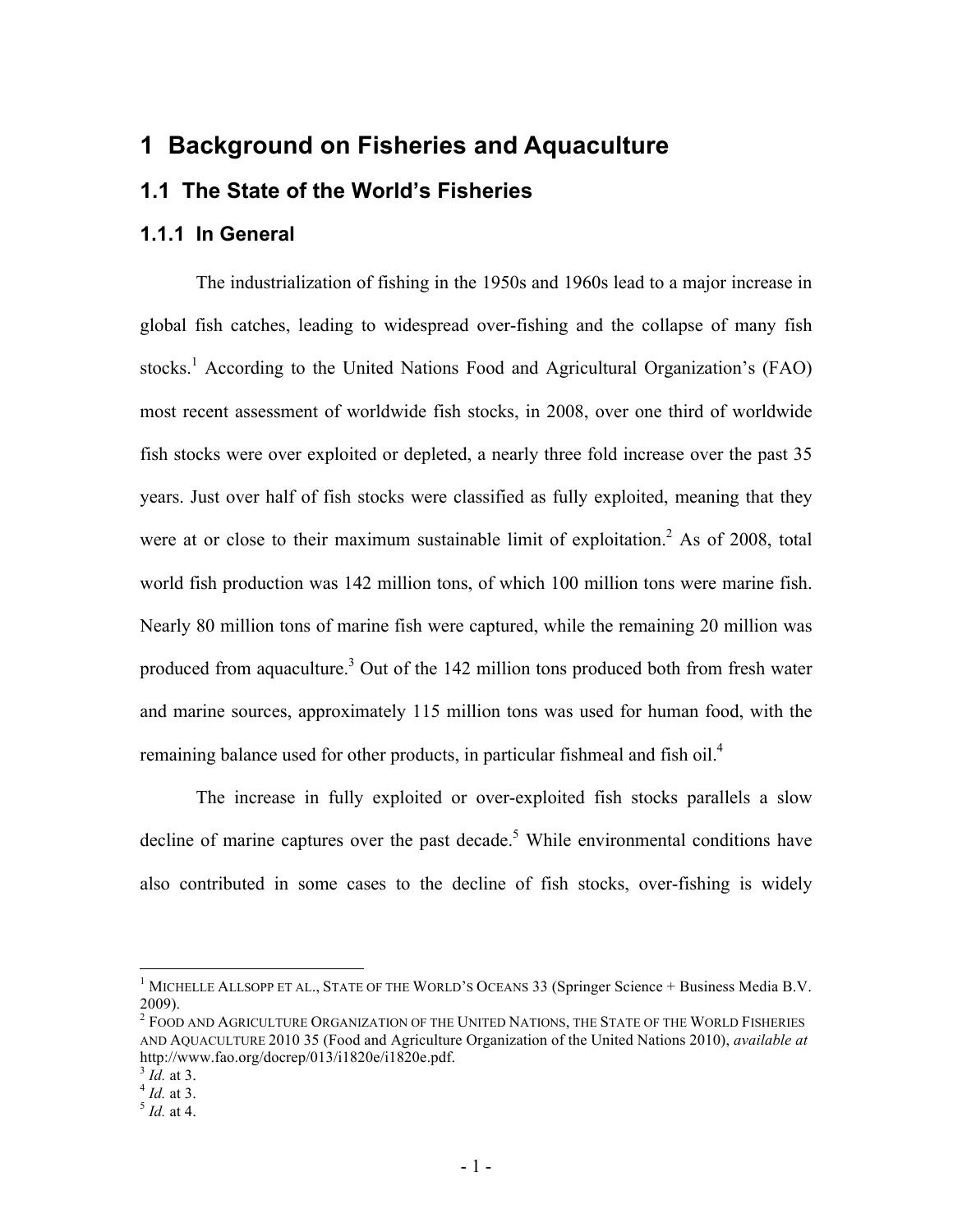recognized as the main cause of the problem.<sup>6</sup> Particularly notable is the severe decline in predatory fish, including salmon. One study suggests that predatory fish stocks have declined to just 11% of the levels they were at one hundred years ago.<sup>7</sup> The decline in predatory fish is concerning because it is indicative of the amount of pressure that human exploitation is imposing on the ocean. The decline in the mean trophic level<sup>8</sup> of fishery catches<sup>9</sup> implies that a decline in large predatory fish at the top of the food chain is forcing fishermen to switch to fishing smaller and younger fish lower down in the food chain. $10$ 

Although not devoid of problems of its own, aquaculture has been increasingly viewed as a solution to the depletion of the world's fisheries. The increase in aquaculture production is such that is has offset the loss in natural fisheries production to the point that fish availability per capita has increased from 16.2 kg per person in 2004 to 17.2 kg per person in 2009.<sup>11</sup> Aquaculture already supplies 55 million tons out of the total 118 million tons of fish consumed annually by humans, and a further increase in aquaculture production may help reduce the pressures on wild fish stocks.<sup>12</sup>

<sup>6</sup> ALLSOPP ET AL. *supra* note 1 at 35. <sup>7</sup>

Villy Christensen et al., *Hundred-year Decline of North Atlantic Predatory Fishes*, 4 FISH AND FISHERIES 1 (2003), *available at* http://www2.fisheries.com/archive/members/dpauly/journalarticles/2003/ hundredyeardeclinenorthatlanticfishes.pdf.

<sup>&</sup>lt;sup>8</sup> The trophic level of an animal describes the position it holds within the food web. In marine settings, the trophic level indicates how far up in the food web a particular fish relative to algae, which are situated at the bottom of the food web and are given a trophic level of 1. Zooplankton that consumes algae is thus assigned a trophic level of 2, smaller fish that consume the zooplankton are assigned a trophic level of 3, and so forth. Large predatory fish are usually assigned a trophic level of 3.5 to 4.5. *See* Daniel Pauly and Reg Watson, *Background and Interpretation of the 'Marine Trophic Index' as a Measure of Biodiversity*, 28 PHIL. TRANS. R. SOC. B 415 (2005). <sup>9</sup>

Ransom A. Myers & Boris Worm, *Rapid Worldwide Depletion of Predatory Fish Communities*, 423

 $^{10}$  D. Pauly and R. Watson *supra* note 8. <sup>11</sup> *Id.* at 3.

<sup>&</sup>lt;sup>12</sup> STATE OF THE WORLD FISHERIES AND AQUACULTURE 2010 *supra* note 2 at 3.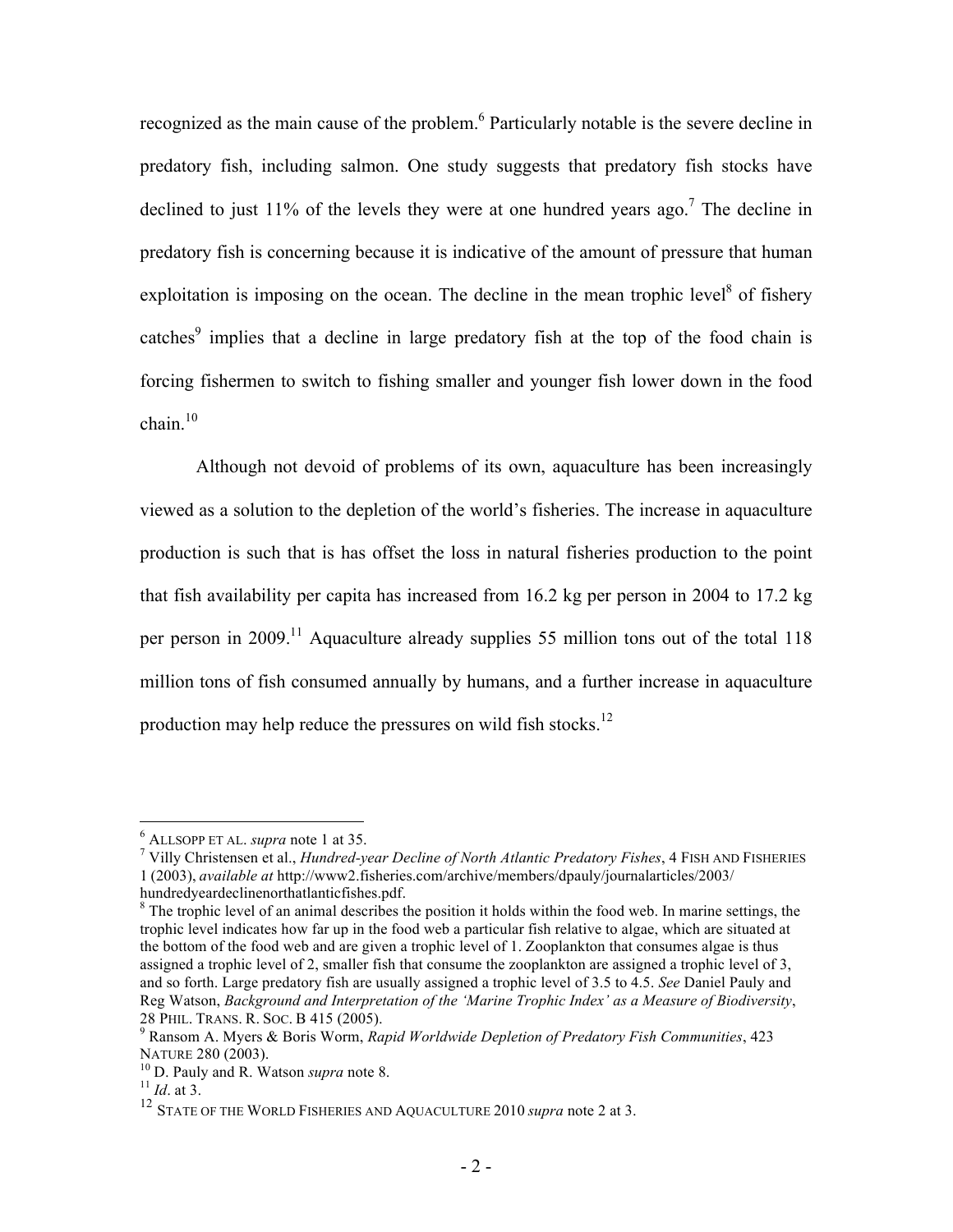#### **1.1.2 Wild Salmon**

Wild salmon used to be plentiful. In fact, for many years, salmon was considered a poor man's fish, and fed often enough in prisons to cause prisoner revolts in both in Europe and the New World.13 However, after Danish and Faroe Island fishermen in the 1950s found the areas off Greenland where Atlantic salmon congregated and started fishing them in large quantities, and the Norwegians and the Swedes joined them in the 1960s, wild Atlantic salmon quickly went into permanent decline.<sup>14</sup> By contrast, the Pacific species of salmon found in supermarkets today are still for the most part wild.<sup>15</sup> However, diminished salmon runs across the Pacific coast of North America have left their viability in question.<sup>16</sup> For both Atlantic and Pacific salmon, excessive damming of salmon run rivers, in addition to over-fishing, are thought to be the cause of the declining wild stocks.<sup>17</sup> As a result, both fish are currently listed as endangered<sup>18</sup> and essentially all Atlantic salmon in supermarkets today is farmed.<sup>19</sup>

## **1.2 The State of Aquaculture**

Aquaculture is the fastest growing animal food sector in the world.<sup>20</sup> Species at the low end of the food chain such as shellfish, herbivorous fish and omnivorous fish are the

<sup>&</sup>lt;sup>13</sup> PAUL GREENBERG, FOUR FISH – THE FUTURE OF THE LAST WILD FOOD 26 (The Penguin Press 2010).<br><sup>14</sup> *Id.* at 19.<br><sup>15</sup> *Id.*<br><sup>16</sup> California closed its salmon fishery completely for the first time in history in 2008 and th

<sup>&</sup>lt;sup>17</sup> *Id.* at 18. <sup>18</sup> The Chinook salmon is only partially listed as endangered or threatened in its California and Washington <sup>18</sup> state ranges. *See* Species Profile, Chinook Salmon (Oncorhynchus Tshawytscha), U.S. Fish and Wildlife Service, http://ecos.fws.gov/speciesProfile/profile/speciesProfile.action?spcode=E06D (last visited May 10, 2011). Species Profile, Atlantic Salmon (Salmo Salar), U.S. Fish and Wildlife Service,

http://ecos.fws.gov/speciesProfile/profile/speciesProfile.action?spcode=E07L (last visited May 10, 2011). <sup>19</sup> GREENBERG *supra* note 13 at 18. <sup>20</sup> ALLSOPP ET AL. *supra* note 1 at 85.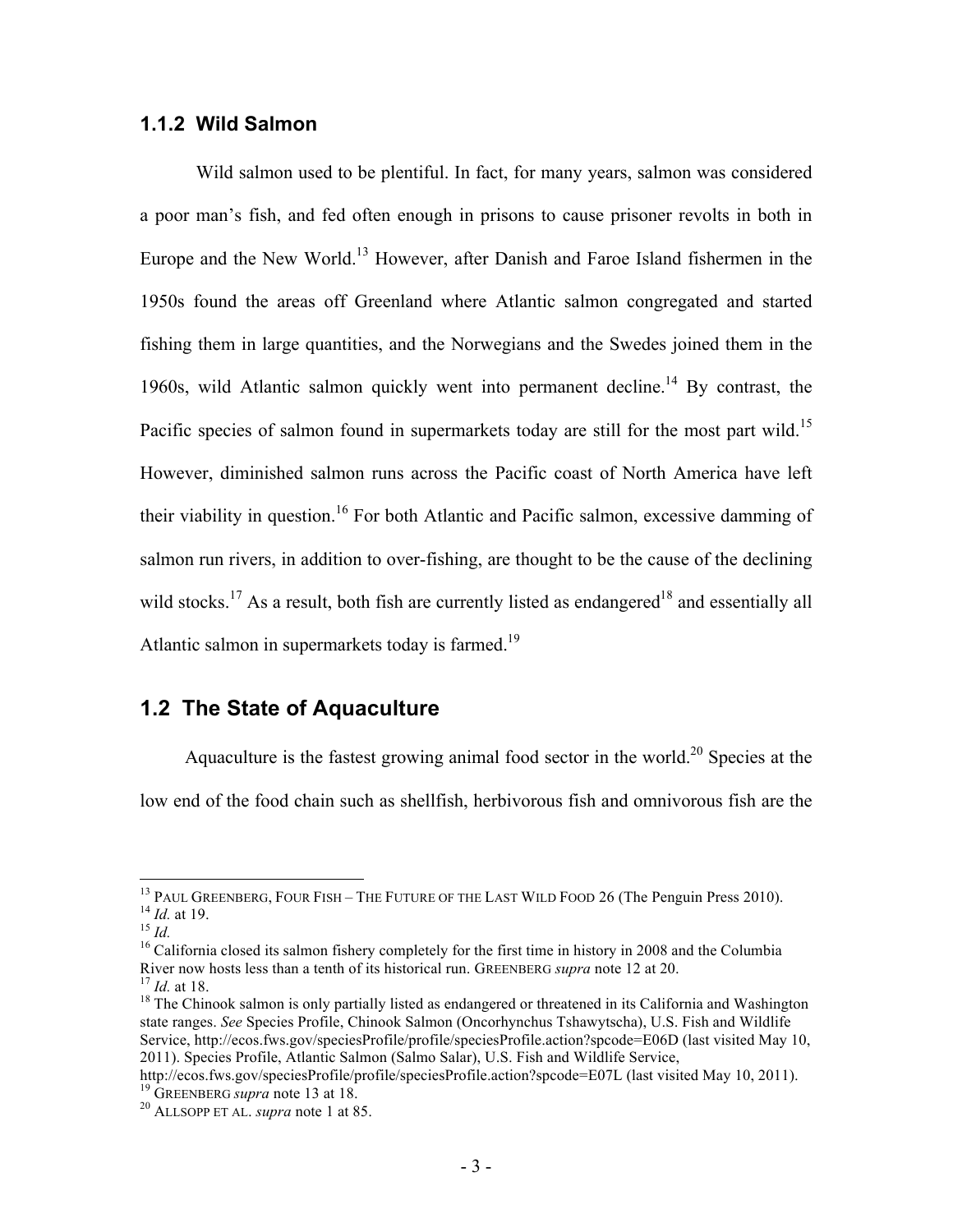most common, but aquaculture also plays an important role in the supply of carnivorous species like shrimp and salmon.<sup>21</sup>

Today's aquaculture is conducted in two main settings. Freshwater aquaculture takes place in both naturally and artificially created ponds, often on agricultural land areas. Marine aquaculture takes place either in ponds built along the coast and filed with seawater, or more often in cages or net pens directly placed in coastal waters. Land-based systems can either encompass raceway systems, where water naturally flows through the fish farming operation, or re-circulating systems, in which fish are held in tanks and water is usually treated and re-circulated. Different levels of rearing intensity exist. At the most extensive level, fish are left to fend for themselves by feeding off naturally available food, while at the most intensive level, all of the required food, as well as pest and disease control drugs, are provided by the fish farmers to the fish.<sup>22</sup>

While growing both aquatic plants and animals has been practiced for over 4,000 years, notably in Asia,<sup>23</sup> modern aquaculture is a recent phenomenon. Since its modern origins in the second half of the previous century, the pace of development has been staggering. Compared to the domestication of farm animals, the domestication of fish has been described as haven taking place "overnight."<sup>24</sup> Equipment used to hold and rear fish has evolved significantly, as has a greater understanding of fish genetics and reproduction.<sup>25</sup> Both of these have led to dramatic increases in productivity. For example, to enhance growth rates and ensure that fish are larger at the time they are harvested for

<sup>&</sup>lt;sup>21</sup> *Id.*<br><sup>22</sup> ALLSOPP ET AL. *supra* note 1 at 89.<br><sup>23</sup> GREENBERG *supra* note 13 at 69 – 70.<br><sup>24</sup> William Howarth, *Global Challenges in the Regulation of Aquaculture*, *in* AQUACULTURE LAW AND POLICY: TOWARDS PRINCIPLED ACCESS AND OPERATIONS 13, 15 (David L. VanderZwaag and Gloria Chao eds., Routledge 2006). 25 Greenberg *supra* note 13 at 81 – 125 provides a detailed discussion of the origins of sea bass farming, a

fish with a particularly fickle reproduction cycle that doesn't lend itself easily to domestication.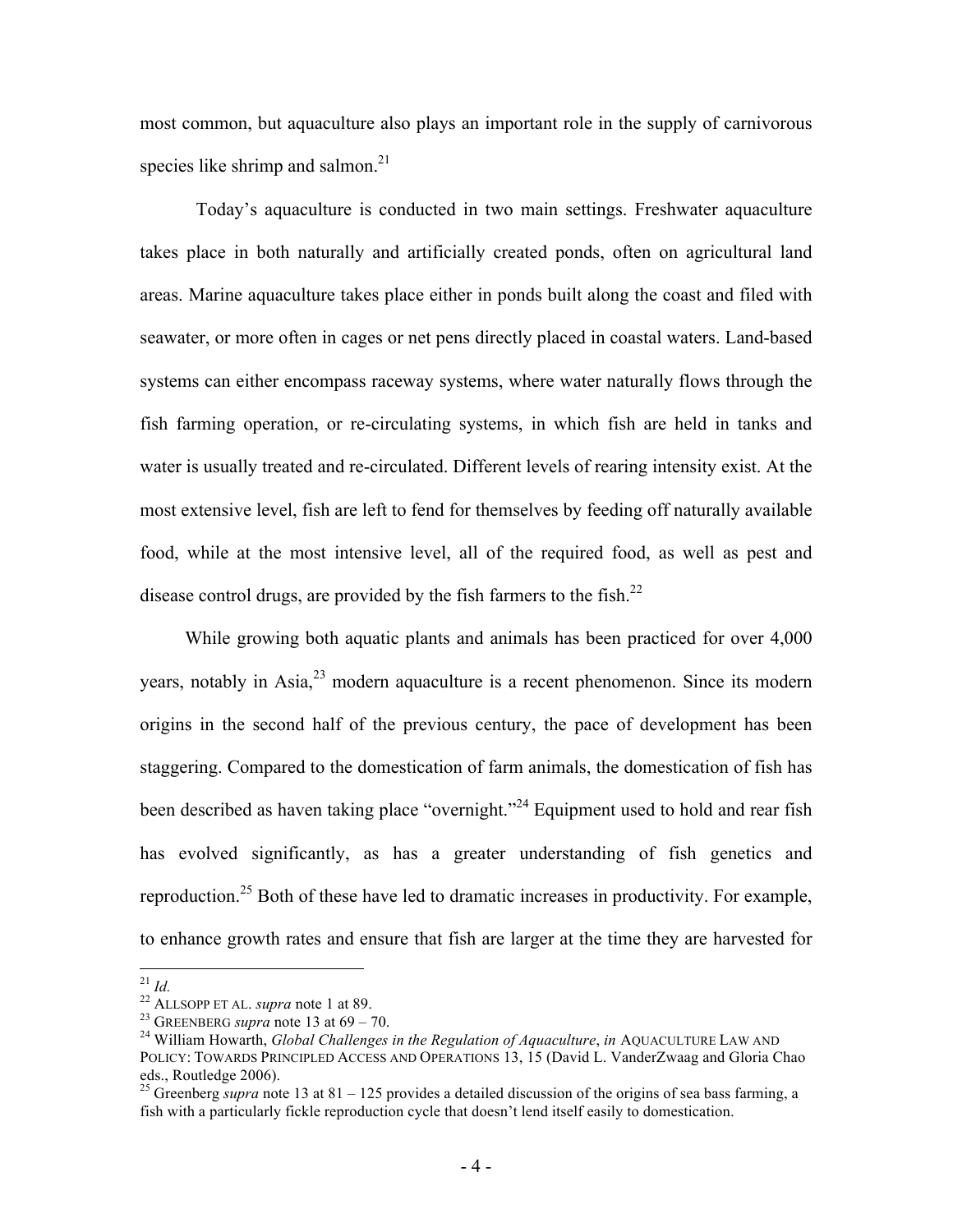processing, modern aquaculture often resorts to making fish sterile.<sup>26</sup> It is also used as part of modern aquaculture containment strategies to ensure that farmed fish that escape ocean cages and pens cannot mate with wild specimens.<sup>27</sup> Creating sterile fish is relatively simple. To do so, farmed fish eggs are subject to heat or pressure shocks shortly after fertilization, causing them to retain an extra set of chromosomes. The resulting fish, termed "triploid," end up with three sets of chromosomes as opposed to the normal two.<sup>28</sup> These fish fail to develop normal sexual characteristics and the female are sterile.

In general, modern aquaculture has tended to choose the fish it raises and the production methods it uses based on consumer demands rather than on principles of sustainability. The expansion of aquaculture has been associated with a host of environmental, social, economic, health and ethical issues.<sup>29</sup> Aquaculture's environmental problems include the eutrophication and stimulation of unwanted algal blooms that result from the release of uneaten food pellets, dead fish and fish feces. In the case of ocean-based cage aquaculture, these releases occur directly into the surrounding ocean in which cages are located. As this waste decomposes, it releases both organic and inorganic nutrients, as well as nutrients that then stimulate algae growth. In nutrient-rich waters, as algae bloom and waste decompose, they deplete the waters' oxygen content and result in oceanic dead zones.<sup>30</sup> Farmed fish also carry diseases and parasites that are transferable to wild fish stocks with potentially devastating effects. Evidence shows that

<sup>&</sup>lt;sup>26</sup> *See* G. Hulata, *Genetic Manipulations in Aquaculture: A Review of Stock Improvement by Classical and Modern Technologies, 11 GENETICA 155, 161 – 162 (2001).* 

*Modern Technologies*, 11 GENETICA 155, 161 – 162 (2001).<br><sup>28</sup> *Id.* 28 *Id.* 28 *Id.* 29 *See* David L. VanderZwaag, *Introduction – Aquaculture Law and Policy: Struggling in the Wake of the Blue Revolution*, *in* AQUACULTURE LAW AND POLICY: TOWARDS PRINCIPLED ACCESS AND OPERATIONS 1, 1 (David L. VanderZwaag and Gloria Chao eds., Routledge 2006).

<sup>30</sup> ALLSOPP ET AL. *supra* note 1 at 97 – 98.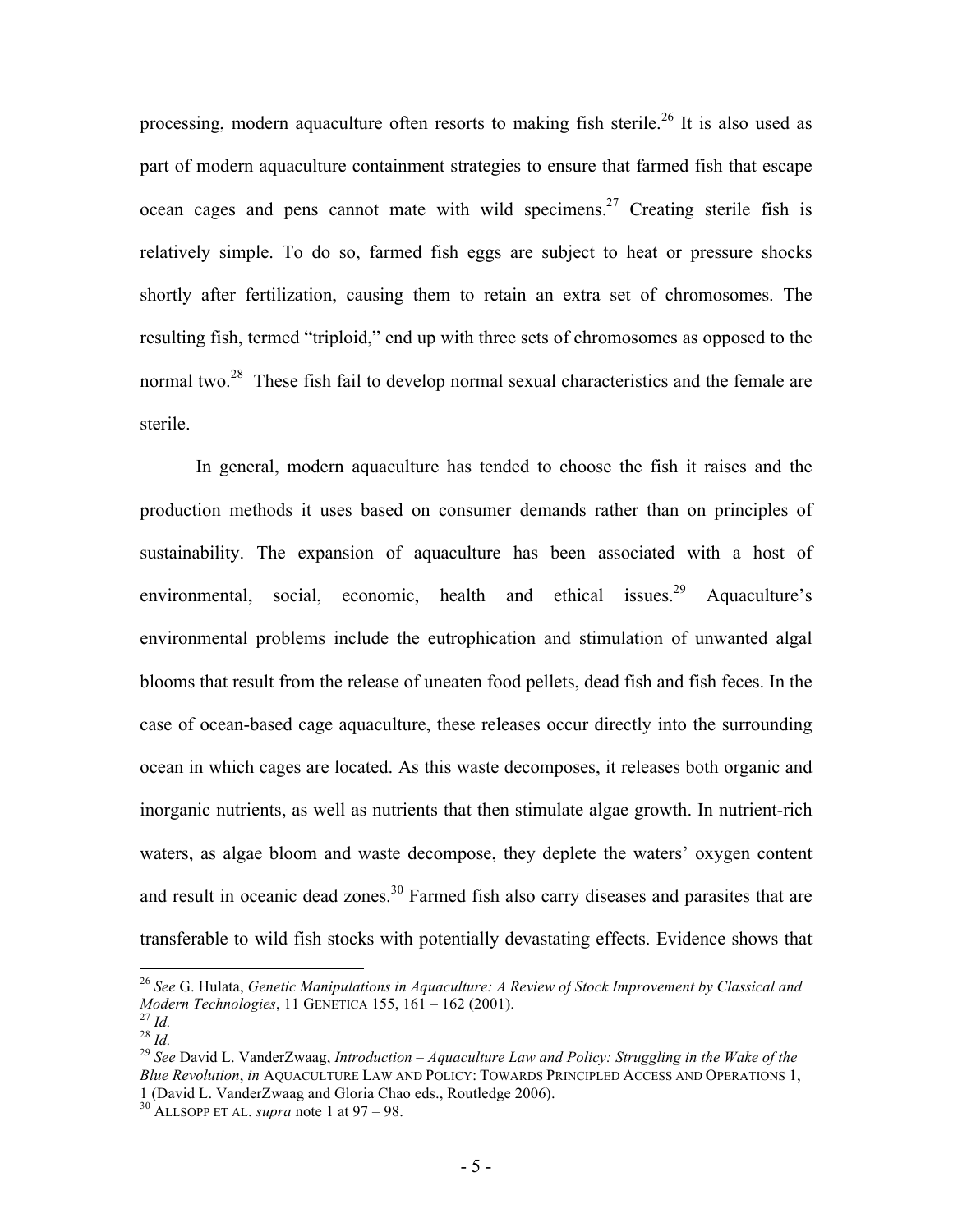the prevalence of such diseases and parasites has increased in wild stock as a result of farmed fish escaping from their holding pens and transferring them directly to wild stock. Transfer also happens when high concentrations of infested farmed fish are held in waters that also serve as wild fish habitats.<sup>31</sup> Finally, the escape and potentially interbreeding of farmed fish with wild ones is a major concern.<sup>32</sup> Social and economic issues arise from the impact aquaculture is having on traditional fisheries, how access is granted to optimal fish farming sites, the highly concentrated state of the aquaculture industry and questions about working conditions and labor practices employed in the industry.<sup>33</sup> Health issues arise mostly from the higher concentrations of PCBs typically found in farmed fish and the potential impacts on humans of antibiotic use in aquaculture.<sup>34</sup> Finally, whether or not fish should be farmed, but more significantly whether or not fish should be genetically manipulated to grow faster, are core ethical questions associated with aquaculture.<sup>35</sup>

#### **1.2.1 Salmon Aquaculture**

Salmon domestication started in Norway in the early 1960s. Salmon proved particularly adaptable to growth in captivity, because, contrarily to other farmed predatory fish that depend on the presence of specific microscope organisms in their first larvae phases of life, salmon hatch out of large and nutrient rich eggs off which they live for the first few weeks of their lives.<sup>36</sup> From there, young salmon can relatively easily be transitioned over to eating chopped-up pieces of fish. By maintaining salmon in floating ocean cages, feeding them regularly, and keeping them safe by predators, early salmon

<sup>&</sup>lt;sup>31</sup> *Id.* at 100.<br><sup>32</sup> *Id.*<br><sup>33</sup> VanderZwaag *supra* note 29 at 1.<br><sup>34</sup> *Id.* at 1 – 2.<br><sup>35</sup> *Id.* at 2.<br><sup>36</sup> GREENBERG *supra* note 13 at 40.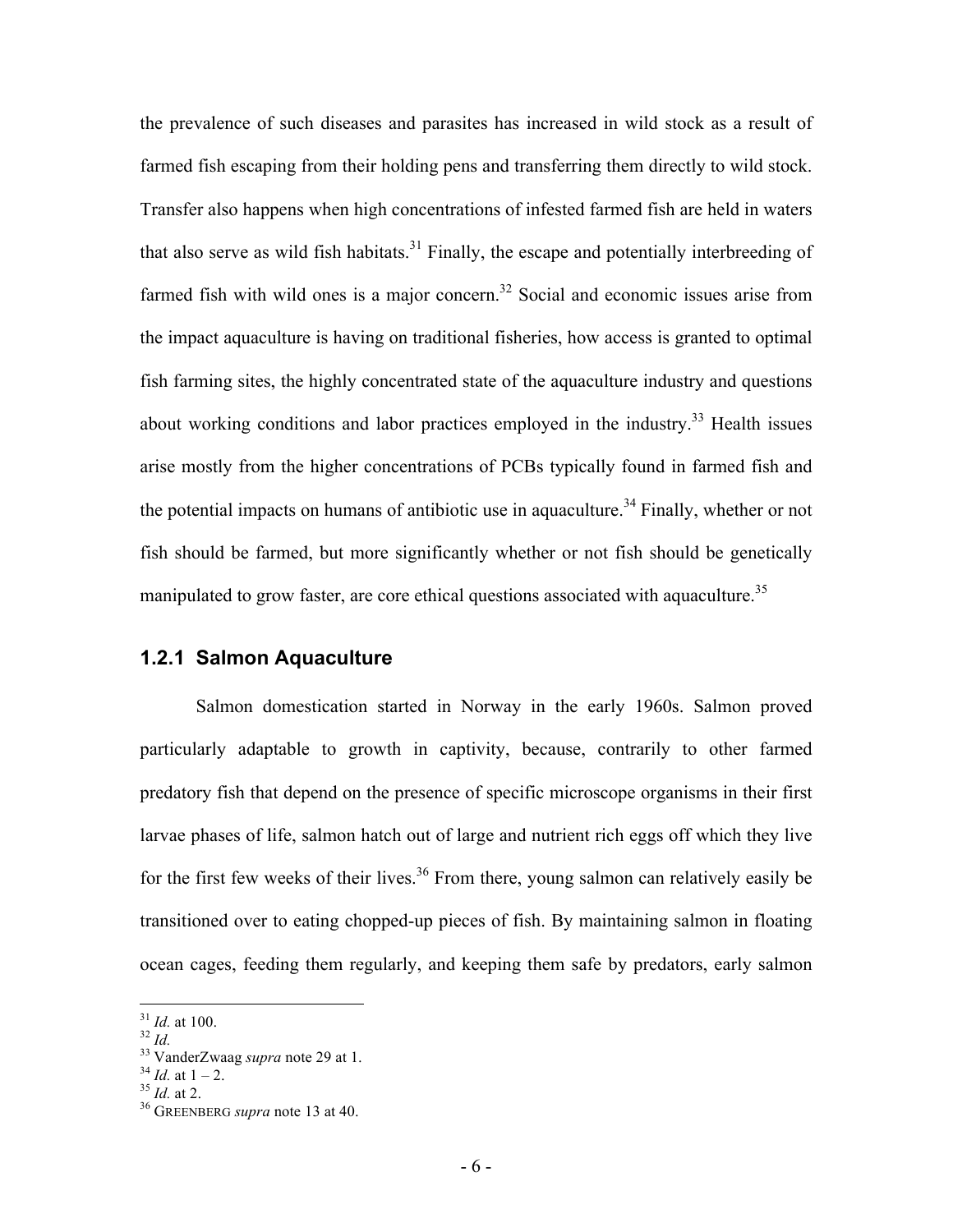farmers quickly realized that they had reversed the natural selection process that causes a 99% mortality of salmon in their early phases of life.<sup>37</sup> Combined with the rapidly declining availability of naturally fished salmon, there was a clear financial incentive to further improve the aquaculture process.<sup>38</sup>

Initial salmon farming was conducted using wild fish. Innovative Norwegians fish farmers then proceeded to cross and re-cross Atlantic salmon strains from forty different rivers to develop a fish that grew faster. In just fourteen years, or the time of seven generations of salmon, Norwegian fish farmers were able to double the growth rate of salmon.<sup>39</sup> This ensured dominance of the nascent fish farming industry. Expansion to other cold-water, fjord rich coastal regions of Chile,<sup>40</sup> Nova Scotia and British Columbia soon followed. Today, salmon is the most traded aquaculture product after shrimp. Oneand-a-half million metric tons of farmed salmon are traded annually, almost all of which is Atlantic salmon.<sup>41</sup> In the US alone, the annual value of the salmon trade, 97% of which is imported, is worth  $$1.39$  billion.<sup>42</sup> Norway remains the principal exporter, with the European Union as its main market. 43 Chile is an also an important producer, exporting mostly to Japan and the United States.<sup>44</sup>

Improved farming techniques ensure that fresh salmon is now available year round, as opposed to seasonal wild catches. Farming has also resulted in a significant

<sup>&</sup>lt;sup>37</sup> *Id.* <sup>38</sup> *Id.* <sup>38</sup> *Id.* at 39.<br><sup>39</sup> *Id.* at 39.<br><sup>40</sup> Interestingly enough, before the expansion of salmon farming industry to Chile, there was no salmon south of the equator since it acts as a thermal barrier that wild salmon, which require cold water, cannot cross. *Id.* at 43.

<sup>&</sup>lt;sup>41</sup> Jeffrey L. Fox, *Transgenic Salmon Inches Toward Finish Line*, 29 NATURE 1141, 1141 (2010).<br><sup>42</sup> Molly Peterson, *This Genetically Altered Salmon is No Fish Story*, 4197 BLOOMBERG BUSINESSWEEK 21 (2010.)

<sup>43</sup> Ted L. McDorman and Torsten Strom, *Aquaculture and the Multilateral Trade Regime: Issues of Seafood Safety, Labeling and the Environment, in* AQUACULTURE LAW AND POLICY: TOWARDS PRINCIPLED ACCESS AND OPERATIONS 355, 355 (David L. VanderZwaag and Gloria Chao eds., Routledge 2006). <sup>44</sup> *Id.*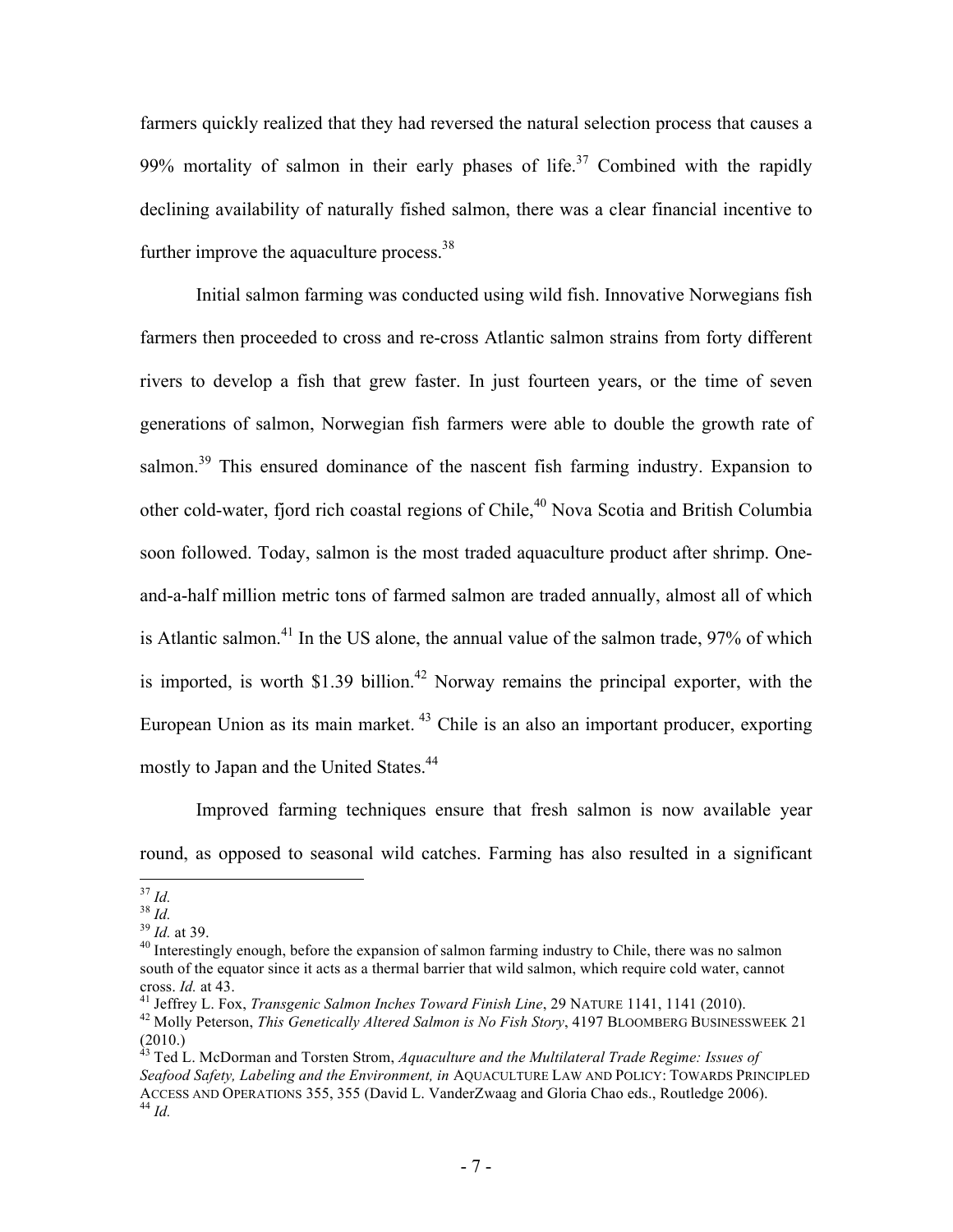drop in the relative price of salmon, to a point that it is a relatively common offering in many developed country diets. The increase in salmon demand is also driven by consumer awareness about the health benefits of consuming omega-3 fatty acids. Omega-3 fatty acids are commonly found in cold-water fish like salmon as they allow these fish to maintain pliable cell membranes in frigid waters. These fatty acids have the same effect on human vascular tissue when consumed by humans.<sup>45</sup> A study by Harvard Medical School even suggests that the benefits of farmed salmon-derived omega-3 acids offsets the increased exposure to PCB poisoning that is also commonly said to be associated with eating farmed salmon.<sup>46</sup>

However, salmon farming is also the source of many concerns. First, over a million domesticated salmon escape into the wild annually. Opponents of salmon farming fear that tamed salmon risk displacing wild fish because they feed more aggressively and thus out-compete wild stocks<sup>47</sup> only to be later unable to reproduce as a result of having lost the traits essential to successfully spawn upriver in the wild.<sup>48</sup> Alternatively, there is the risk that farmed salmon, genetically modified or simply selectively bred, may actually breed with wild salmon and disrupt the natural gene pool. This so-called "Trojan gene" effect is driven by the ability of farmed salmon to reproduce much more effectively as a result of more aggressive feeding behaviors, but with the subsequent detrimental effect of

<sup>&</sup>lt;sup>45</sup> GREENBERG *supra* note 13 at 54.<br><sup>46</sup> *See Dariush Mozaffarian and Eric B. Rimm, <i>Fish Intake, Contaminants, and Human Health: Evaluating the Risks and the Benefits, 296 J. OF AM. MED. ASS'N 1885 (2006).* 

<sup>&</sup>lt;sup>47</sup> Several studies have shown that growth-enhanced tilapia and coho salmon eat nearly three times as much as their natural counterparts under laboratory conditions. Whether or not this would hold true in the wild is unclear. Studies by AquaBounty technologies suggest that the genetically engineered salmon are less likely to be careful about avoiding predators in their attempts to forage large amounts of food, and also exhibit poorer camouflage, suggesting that their ability to survive in the wild would be diminished. While this may suggest that escaped genetically modified salmon are less likely to successfully survive long enough to breed, should they however succeed in doing so, they could transfer unfavorable survival genes to wild salmon stocks. *See* Tony Reichhardt, *Will Souped Up Salmon Sink or Swim?*, 406 NATURE, 11, 12 (2000). <sup>48</sup> GREENBERG *supra* note 13 at 44.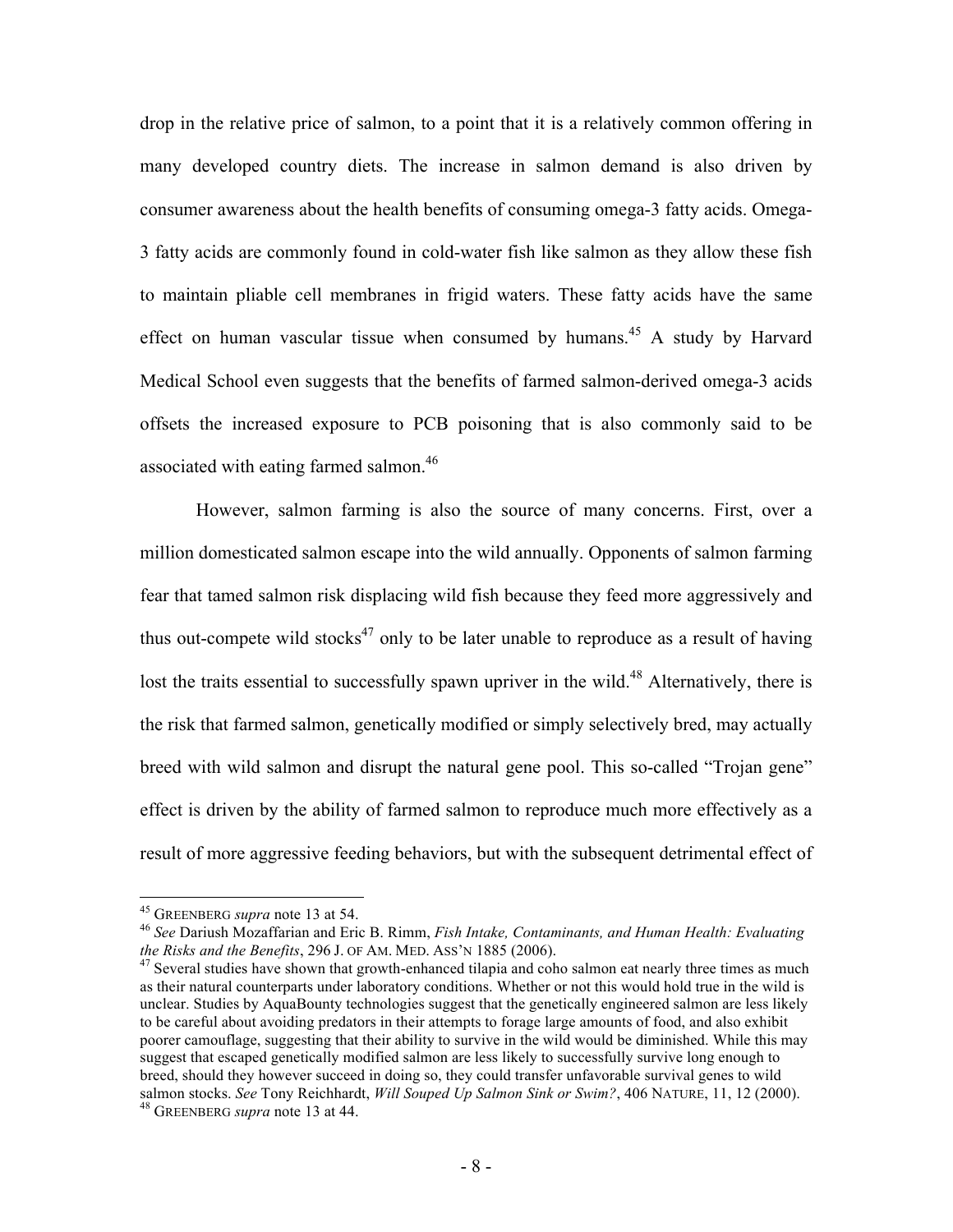producing future generations of crossbred offspring that are unable to reproduce because they do not possess the essential genes to thrive in the wild and the instinct to spawn upriver.<sup>49</sup> A separate concern particular to farming salmon is that it requires large amounts of food, a major share of which consists of other smaller fish harvested from the wild. Although selective breeding has improved the conversion efficiency from the original six pounds of ground fish required to produce one pound of salmon to three,<sup>50</sup> the net loss of fish that results calls into question the sustainability of the process, particularly when the small fish in question serve as staple foods for developing nations.<sup>51</sup>

Despite these concerns, the salmon industry is now a multi-billion dollar business and consumer demand is unlikely to abate. Demand for seafood is expected to double over the next thirty years and aquaculture is certain to play an important role in fulfilling this demand.<sup>52</sup> Salmon aquaculture remains a relatively young industry and many advocate for reform of the laws and practices that govern it.<sup>53</sup> One approach under development in Atlantic Canada's Bay of Fundy is referred to as Integrated Multitrophic Aquaculture (IMTA). Such a farming practice combines species that require feed with both species that extract inorganic nutrients and species that extract organic particulate matter. For example, to balance the polluting effect of feed-eating salmon, seaweed and mussels<sup>54</sup> can be used to extract both inorganic and organic pollutants respectively.<sup>55</sup> Although IMTA is still in its infancy, it may provide the groundwork for the creation of a

<sup>&</sup>lt;sup>49</sup> Reichhardt *supra* note 47 at 11.<br><sup>50</sup> GREENBERG *supra* note 13 at 44.<br><sup>51</sup> ALLSOPP ET AL. *supra* note 1 at 105.<br><sup>52</sup> See Erik Stokstad, *Engineered Fish: Friend or Foe of the Environment*, 297 SCIENCE 1798, 1798 ( L. VanderZwaag and Gloria Chao eds., Routledge 2006)

<sup>&</sup>lt;sup>54</sup> The presence of mussels in the waters surrounding salmon farms may also diminish the presence of infectious salmon anemia virus, an added benefit that is not overlooked by large salmon farming operations where the disease is rife. *See* GREENBERG *supra* note 13 at 72. <sup>55</sup> GREENBERG *supra* note 13 at 69.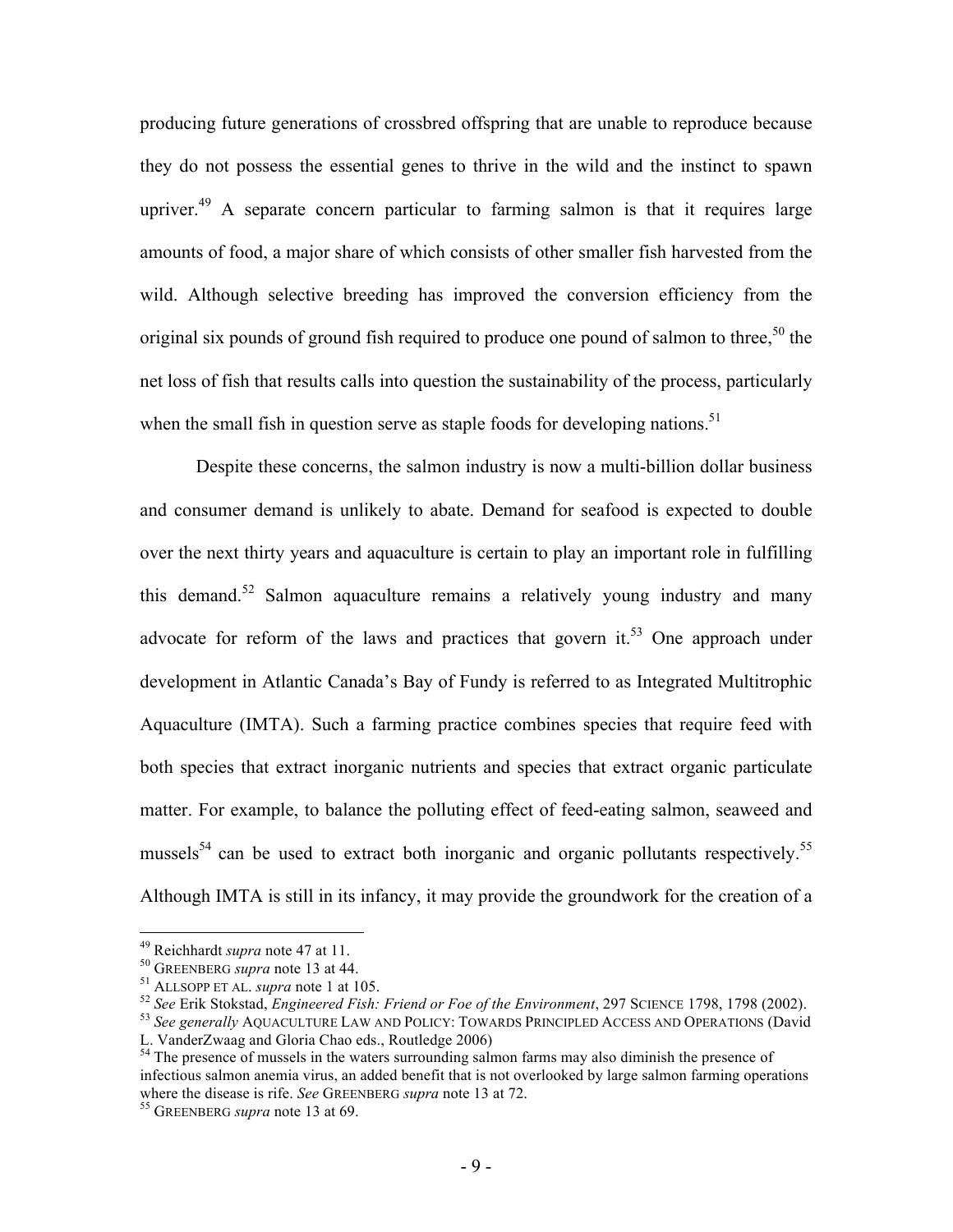fully closed feeding system whereby some of the species that feed on the waste generated by salmon would then be used to feed smaller fish that are themselves fed to the salmon.<sup>56</sup> Such a system may also address the problem of diminished omega-3 acid content of farmed salmon when they are fed more grain-based diets in part to offset the higher PCB concentrations found in their wild fish feed. Because omega-3 acids can be duplicated by seaweed, in a closed feeding system, these acids would find their way into the smaller fish that feed on seaweed before being themselves fed to salmon.<sup>57</sup>

# **2 Overview of AquaBounty Technologies**

AquaBounty Technologies was incorporated in 1981 and is currently based in Waltham, Massachusetts.<sup>58</sup> Originally founded to pursue the commercial development of antifreeze protein applications in the medical, food and cosmetic field, researchers soon realized that the ability to turn the antifreeze gene on and off could also be applied to salmon's growth hormone genes.<sup>59</sup> The company proceeded to create its first transgenic fish in  $1989^{60}$  and eventually acquired the license to enhanced fish growth technology from the University of Toronto and Memorial University of Newfoundland in 1996.<sup>61</sup> While other companies and countries pursued research to enhance farmed salmon growth characteristics using similar genetic engineering approaches, many abandoned such efforts in the late 1990s, largely in response to consumer outcry. Notable, both Otter Ferry Salmon in Scotland and New Zealand King Salmon Company considered

<sup>&</sup>lt;sup>56</sup> ALLSOPP ET AL. *supra* note 1 at 110 - 112.<br><sup>57</sup> GREENBERG *supra* note 13 at 72 – 73.<br><sup>58</sup> AquaBounty Technologies, The Company, http://aquabounty.com/company/company-history-292.aspx (last visited April 25, 2011).

<sup>59</sup> Greenberg *supra* note 13 at 66. 60 Fox *supra* note 41 at 1141. <sup>61</sup> *Id.*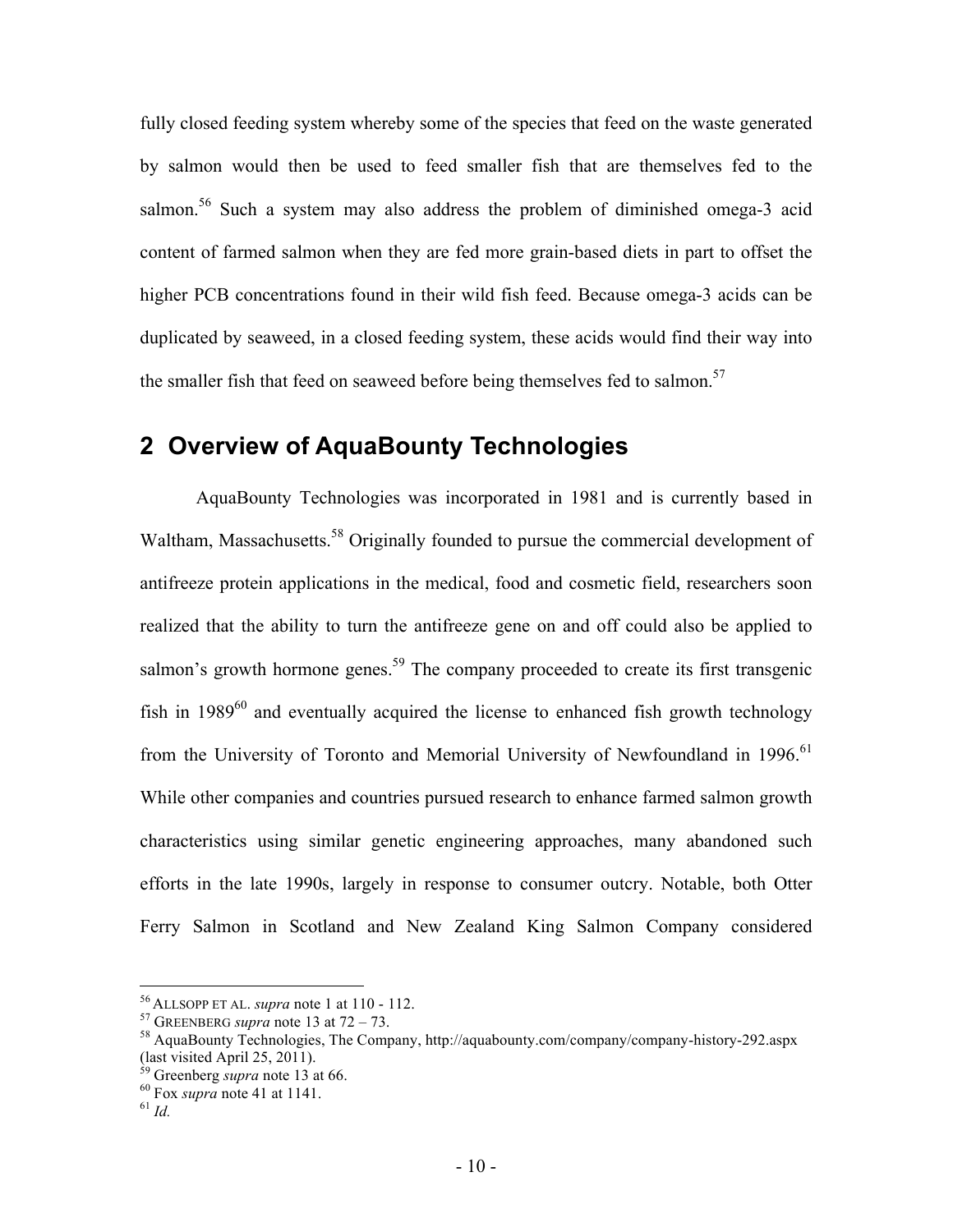developing the growth hormone technology after licensing it from A/F Protein, AquaBounty's original parent company. However, as of 2000, both companies decided to abandon their research in the wake of controversy surrounding genetically engineered foods.62 Authorities in both Chile and Norway rejected transgenic salmon out of fear of market loss.<sup>63</sup> However, despite both regulatory and public opposition, many other commercial fish farming companies have continued to conduct genetic research on roughly three dozen species of fish worldwide, including other salmonids and economically important fish such as catfish and tilapia.<sup>64</sup> Many hope to eventually obtain market approval for their own genetically engineered fish.

AquaBounty describes itself as a "biotechnology company focused on improving productivity in commercial aquaculture" to meet global consumer demand for highqualify seafood.<sup>65</sup> Its first targeted commercial product is the AquAdvantage salmon, which grows twice as fast as commercially raised salmon.<sup>66</sup> After approval by the FDA, it would expect the fish to be available in supermarkets within two to three years. $67$  The fish would reach harvestable size in approximately 200 days, as opposed to the current 350 days required by the domesticated Atlantic salmon currently raised on fish farms, and the 700 days required by wild salmon.<sup>68</sup> Even though the AquAdvantage salmon grow faster and reach mature size earlier, they are ultimately not larger than standard salmon.<sup>69</sup> AquaBounty's hybrid-fish was developed using the combination of modern DNA

<sup>&</sup>lt;sup>62</sup> Reichhardt *supra* note 47 at 10.<br><sup>63</sup> Rebecca M. Bratspies, *Farming the Genetically Modified Seas – The Perils and Promise of Transgenic Salmon, 62 AM. FISHERIES SOC'Y SYMP. 1, 14 (2008).* 

<sup>&</sup>lt;sup>64</sup> *Id.*<br><sup>65</sup> AquaBounty Technologies, The Company *supra* note 58.<br><sup>65</sup> AquaBounty Technologies, AquAdvantage® Fish, http://aquabounty.com/products/ aquadvantage-295.aspx (last visited April 25, 2011).

<sup>67</sup> Andrew Pollack, *Modified Salmon is Safe, F.D.A. Says*, N.Y. TIMES, Sept. 3, 2010. 68 Fox *supra* note 41 at 1141. <sup>69</sup> *Id.*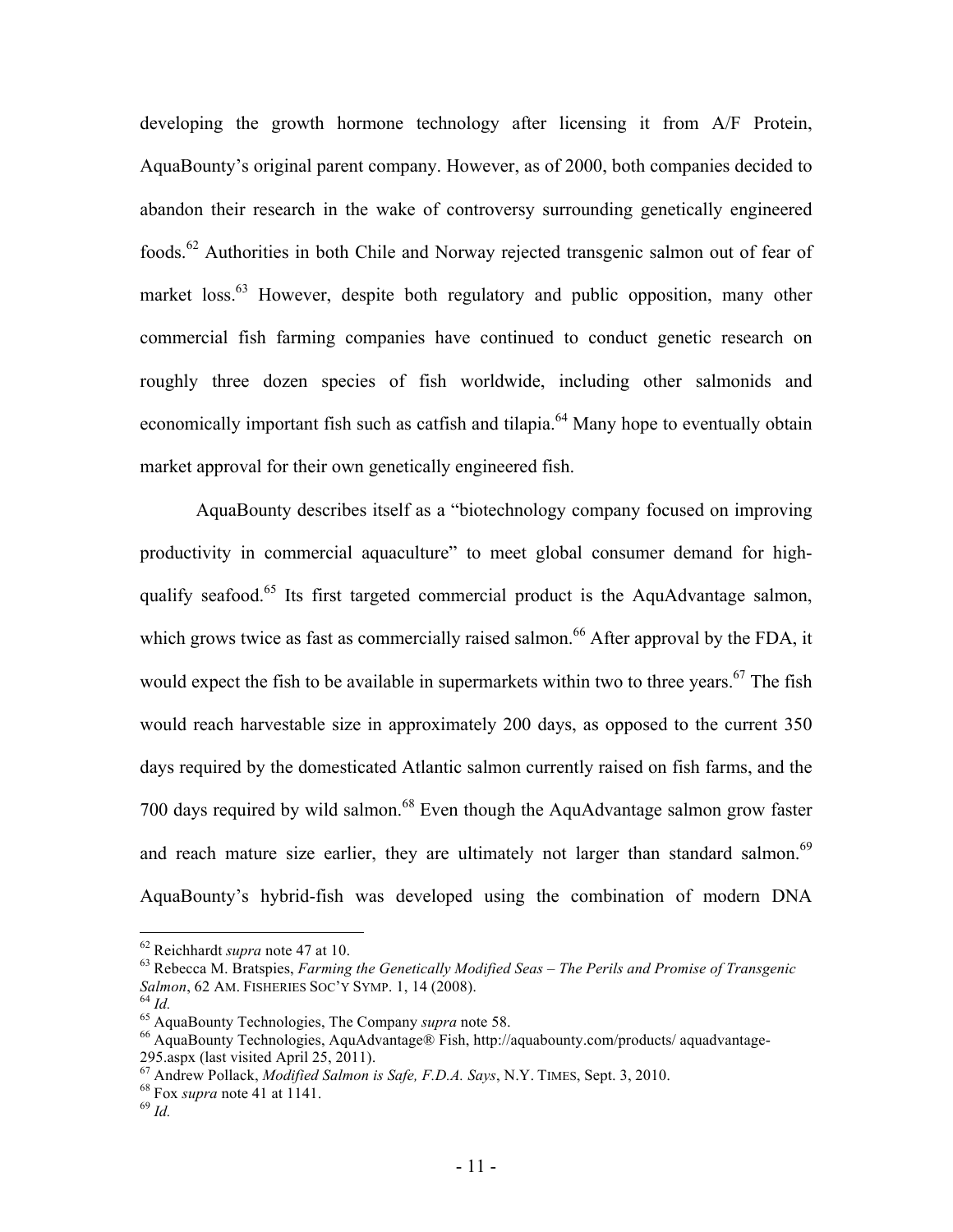procedures, including (1) gene and protein identification and analysis, (2) regulation of gene expression, (3) receptor identification and blocking technologies and (4) transgenesis.<sup>70</sup> Using the same DNA technology, the company is also developing equivalent tilapia and trout versions of its fast growing fish. The AquAdvantage salmon contains a growth hormone gene from the Pacific Chinook salmon that is kept active by a genetic on-switch obtained from a different fish, the ocean pout.<sup>71</sup> The ocean pout uses this promoter gene to regulate activity of its antifreeze protein gene, allowing it to survive the frigid water temperatures of New England and Atlantic Canada and grow year-round. By contrast, normal salmon only produce growth hormone in the spring and summer. The addition of the pout's promoter gene to the modified AquAdvantage salmon's genome ensures that the Chinook growth hormone is produced year-round, causing the salmon to grow twice as fast as a normal Atlantic salmon.<sup>72</sup> Because the AquAdvantage salmon grows much faster, AquaBounty expects a 20% efficiency gain in the amount of feed needed to bring the salmon to a harvestable size.<sup>73</sup>

In AquaBounty's proposed approach, the shock or heat treatment techniques described previously would be combined with another technique that allows for turning female salmon into male-like progenitors. Taking fertile genetically modified females and subjecting them to male sex hormone treatments converts them to sperm-producing "reverse males." Because these fish are originally females, they are only able to produce female offspring when re-bred with the eggs of another female. The fertilized eggs are

 <sup>70</sup> AquaBounty Technologies, Our Technology, http://aquabounty.com/technology/ technology-296.aspx (last visited April 25, 2011)<br> $\frac{71}{71}$  Stokstad *supra* note 52 at 1798 – 1799.

<sup>71</sup> Stokstad *supra* note 52 at 1798 – 1799. 72 Pollack, *Modified Salmon is Safe*, *supra* note 67. 73 Stokstad *supra* note 52 at 1798.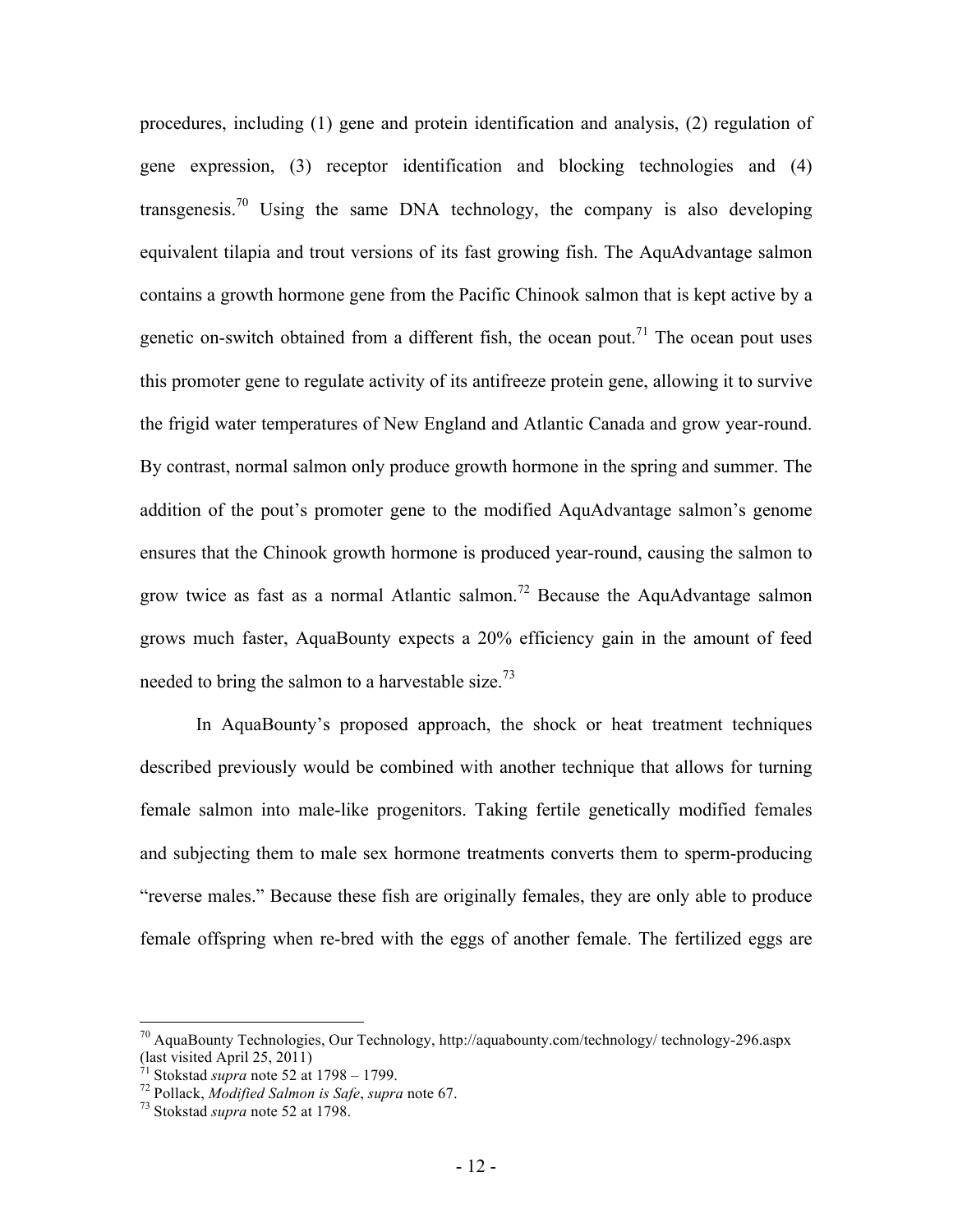then pressure or heat treated, resulting in infertile adult female fish.<sup>74</sup> AquaBounty would retain a breeding stock on Prince Edward Island to produce an entire infertile female offspring stock produced solely for food production. Eggs for the production stock would be transported and hatched at an inland facility in Panama where the resulting fish would grown and ultimately be harvested and commercialized.<sup>75</sup> However, shocking salmon eggs to render them infertile is not entirely perfect and some scientists are concerned by the variability of results observed between batches.<sup>76</sup> AquaBounty's most recent data claims that it is able to consistently achieve 99.8% infertility, with variability between batches ranging from 98.9% to  $100\%$ .<sup>77</sup>

AquaBounty claims that its fish improves the economics of inland fish farming operations through reduced growth cycles. The company claims that such improved economics eliminate the need for ocean pens, thereby avoiding the problems they generate.78 Traditional ocean pens used for the commercial farming of fish are associated with environmental pollution resulting from fish dejections, and escape and interbreeding of farmed fish with wild populations. However, few commercial fish farming operations build inland systems because they generally increase the cost of raising fish by 40%.<sup>79</sup> The advantages of using AquAdvantage salmon would need to be sufficient to justify these additional costs, but Aqua Bounty remains undeterred. The company believes that the growing demand for seafood, the ecological damages already caused by coastal

<sup>&</sup>lt;sup>74</sup> Reichhardt *supra* note 47 at 11.<br><sup>75</sup> Fox *supra* note 41 at 1142.<br><sup>76</sup> Reichhardt *supra* note 47 at 11 (quoting Anne Kapuscinki, specialist in biotechnology and aquaculture at the University of Minnesota in Saint Paul).

<sup>77</sup> AQUA BOUNTY TECHNOLOGIES, INC., ENVIRONMENTAL ASSESSMENT FOR *AQUADVANTAGE*® SALMON 60 (2010) *available at* http://www.fda.gov/downloads/AdvisoryCommittees/CommitteesMeetingMaterials/ VeterinaryMedicineAdvisoryCommittee/UCM224760.pdf

<sup>78</sup> Reichhardt *supra* note 47 at 12. 79 Stokstad *supra* note 52 at 1799.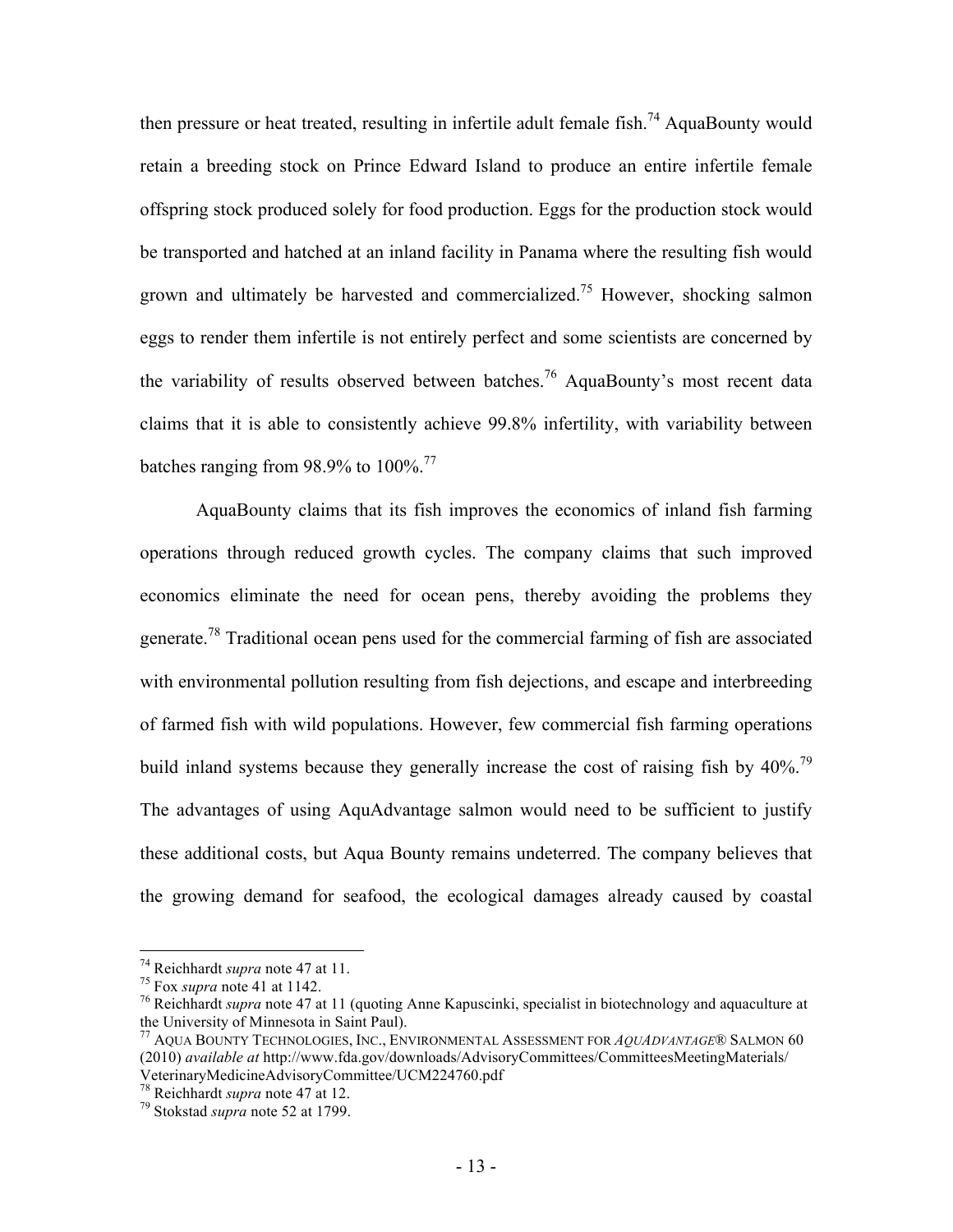aquaculture, and the limited number of remaining sites for further expansion of coastal aquaculture will all push the industry inland. Given these constraints, AquaBounty believes that using the AquAdvantage salmon will allow the industry to remain competitive.<sup>80</sup>

### **3 Regulation of Transgenic Animals**

### **3.1 Commercialization Status of Genetically Engineered Animals**

There are few genetically engineered animals currently commercially sold in the United States, and none are sold for food applications. AquaBounty itself has been trying to obtain market approval for the AquAdvantage salmon for over a decade. Many other companies also seeking to commercialize genetically engineering animals for food production await with anticipation the outcome of AquaBounty's application. The decision will set an important regulatory precedent and will have major implications for the future of the United States' biotechnology sector.

The genetically engineered animals currently sold in the United States are mostly laboratory animals used for medical research as well as the aquarium zebra fish sold under the trademark name GloFish. The GloFish went on sale in the United States on January 5, 2004 and is genetically engineered to glow in the dark,  $81$  but the FDA declined to exercise jurisdiction on the basis that "[b]ecause tropical aquarium fish are not used for food purposes, they pose no threat to the food supply."<sup>82</sup> Research in genetically

<sup>&</sup>lt;sup>80</sup> Reichhardt *supra* note 47 at 12.<br><sup>81</sup> Rebecca M. Bratspies, *Glowing in the Dark: How America's First Transgenic Animal Escaped Regulation, 6 MINN. J. L. SCI. & TECH. 457, 457 (2005).* 

*Regulation,* 6 MINN. J. L. SCI. & TECH. 457, 457 (2005). 82 FDA Statement Regarding Glofish, U.S. Food & Drug Admin. (Dec. 9, 2003), *available at* http://www.fda.gov/AnimalVeterinary/DevelopmentApprovalProcess/GeneticEngineering/GeneticallyEngi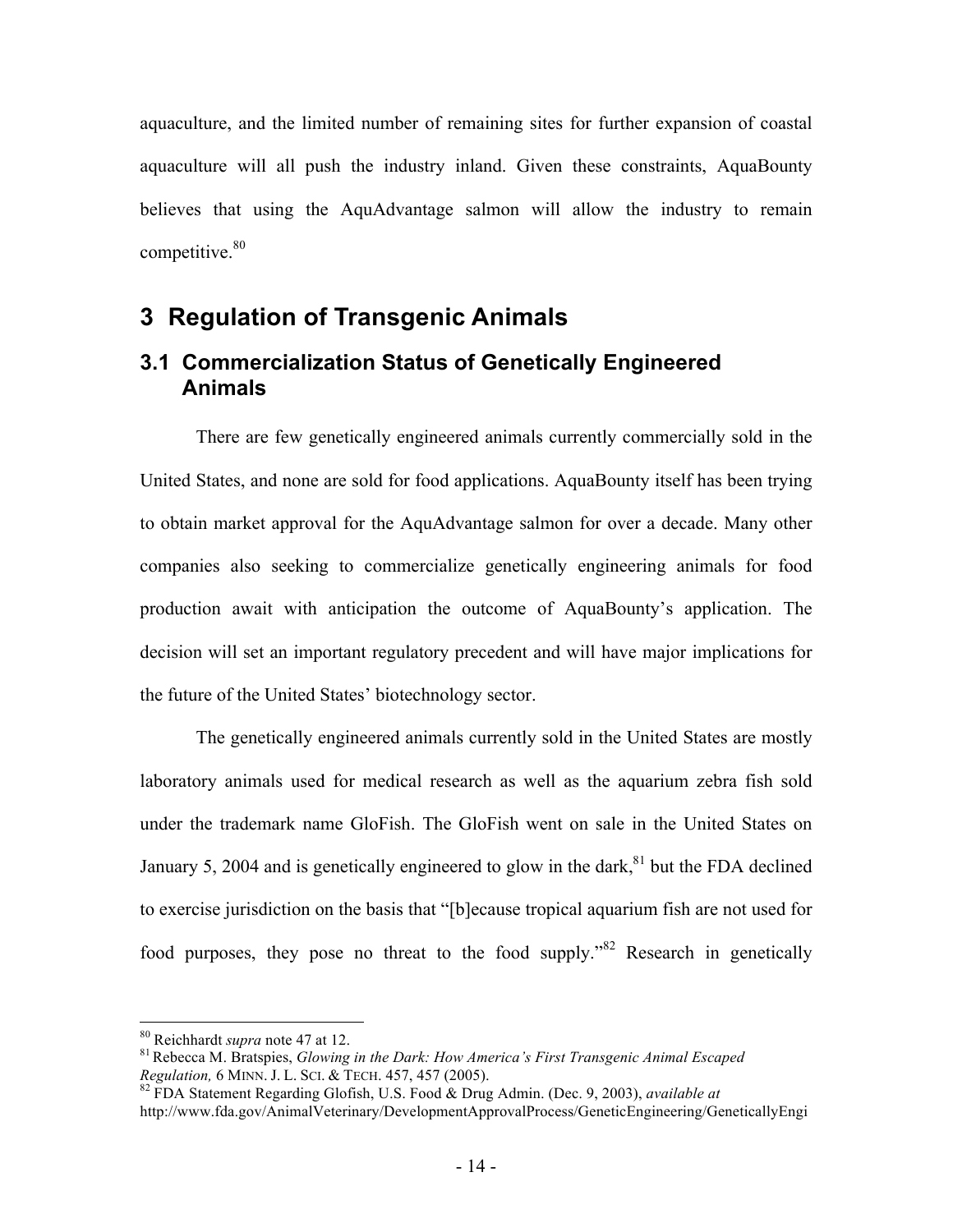engineered animals is active in many different countries and is focused on efforts to improve the environmental footprints of husbandry animals, improve the production efficiency of animal-derived food and the quality of animal-derived food, and produce human pharmaceuticals using animals. The FDA expects many of these products to reach markets within the coming decade.<sup>83</sup> Among others, these include the University of Guelph's yet to be commercialized Enviropig, a pig engineered to digest phytic acid and thereby reduce both the need for phosphorus supplements in the animal's diet and the amount of unabsorbed phosphorus in the pig's manure, a common source of pig farming pollution.<sup>84</sup> New Zealand researchers are using rDNA technology to improve the cheesemaking quality of milk by increasing the amount of casein protein found in milk produced by genetically engineered dairy cows.<sup>85</sup> The Roslin Institute in Scotland is developing genetically engineered chickens that produce pharmaceuticals in their eggs<sup>86</sup> as well as others that do not transmit bird flu to other chickens and thereby prevent the outbreak of bird flu within domestic poultry stocks.  $87,88$ 

GeneticallyEngineeredAnimals/ucm113605.htm.

84 University of Guelph, Enviropig, http://www.uoguelph.ca/enviropig/ (last visited May 10, 2011). Most cereal grains, including common pig feed ingredients corn and soybean, contain 50 to 75% of their phosphorus in the form of phytic acid, which cannot be digested by normal pigs.

85 BBC News, *GM Cheese from Cow Clones*, BBC, Jan. 27, 2003, *available at* 

neeredAnimals/ucm161437.htm. For a detailed analysis of why the FDA chose not to regulate GloFish *see* Bratspies *supra* note 81.<br><sup>83</sup> Genetically Engineered Animals, General Q&A, U.S. Food & Drug Admin. (1 Jul. 2009), *available at* 

http://www.fda.gov/AnimalVeterinary/DevelopmentApprovalProcess/GeneticEngineering/

http://news.bbc.co.uk/2/hi/sci/tech/2696725.stm.<br><sup>86</sup> Genetically Engineered Animals, General Q&A *supra* note 83.

<sup>&</sup>lt;sup>87</sup> Roslin Institute, GM Chickens, http://www.roslin.ed.ac.uk/public-interest/gm-chickens/ (last visited May 10, 2011).

<sup>88</sup> For a more detailed list of specific applications of genetically engineered animals, *see* Genetically Engineered Animals, General Q&A *supra* note 83.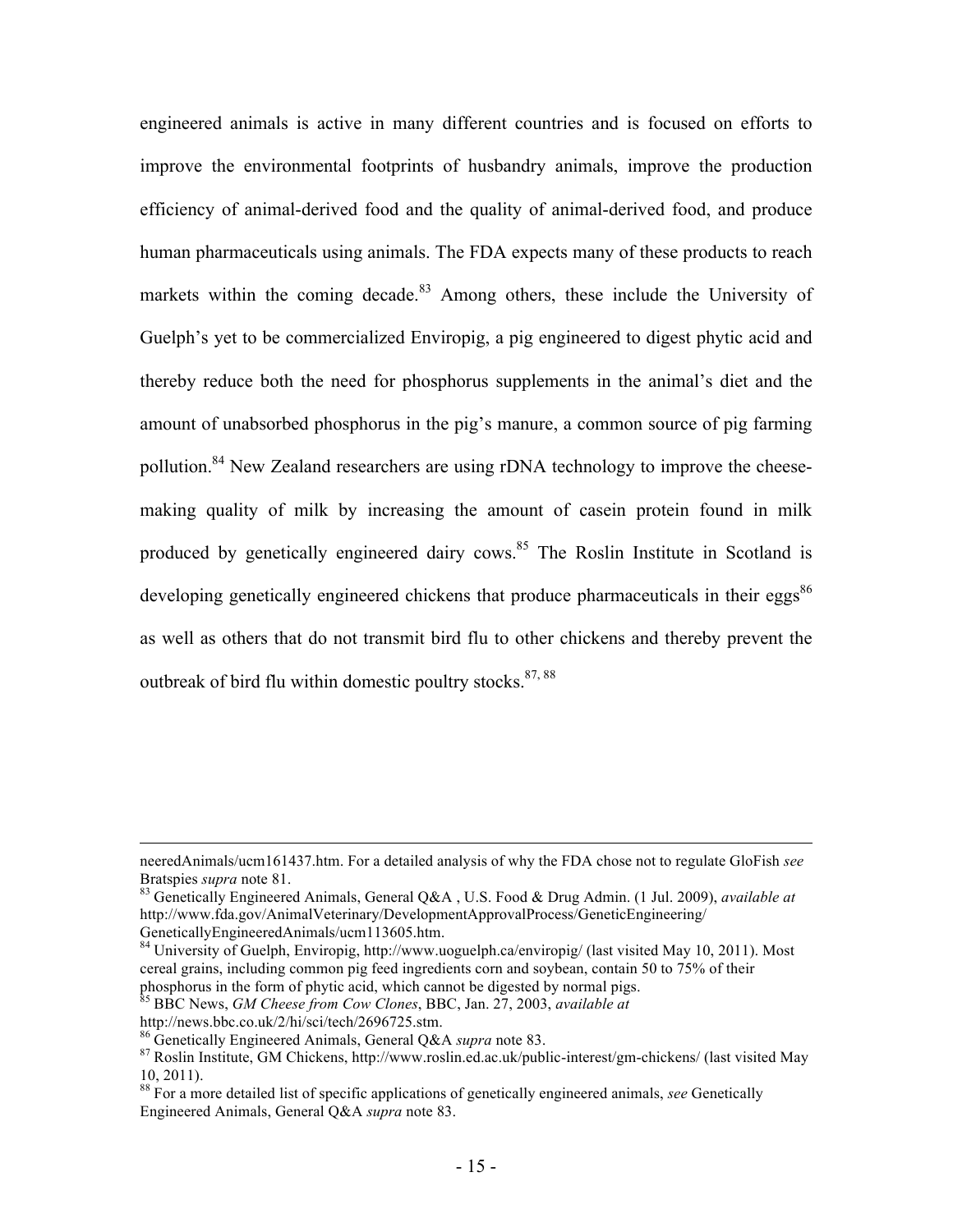# **3.2 Regulation under the Federal Food, Drug and Cosmetic Act 3.2.1 General Requirements**

Genetically engineered animals are regulated by the Center for Veterinary Medicine<sup>89</sup> under the Federal Food Drug and Cosmetic Act (FFDCA). The FDA clarified and asserted its jurisdiction over genetically engineered animals in its Guidance for Industry 187.<sup>90</sup> The FDA asserted jurisdiction over genetically engineered animals under the New Animal Drug provisions of the FFDCA on the grounds that the genetic modification of such animals affects their "structure and function" in a way that is analogous to how veterinary drugs affects them.<sup>91</sup> Under this interpretation, given that it modifies the traits of the genetically engineering animal, the FDA considers the rDNA construct, the genetic material that is inserted into the DNA of the original animal, to qualify as a "drug." The FDA extends its jurisdiction to the entire lineage of genetically engineered animals that contain the DNA modification, and includes animals that inherit the rDNA construct as a result of breeding genetically engineered animals with nongenetically engineered animals.<sup>92</sup> The FDA has chosen to regulate genetically engineered animals differently than genetically engineered plants on the basis that it believes that unlike plants, animals can much more easily transmit diseases to humans, a phenomenon

 $\frac{90}{90}$  Guidance for Industry 187 – Regulation of Genetically Engineered Animals Containing Heritable Recombinant DNA Constructs, U.S. Food & Drug Admin. 4 - 5 (2009), *available at*

 <sup>89</sup> For detailed information on the Veterinary Medicine Advisory Committee *see* U.S. Food and Drug Administration, Veterinary Medicine Advisory Committee, http://www.fda.gov/AdvisoryCommittees/. CommitteesMeetingMaterials/VeterinaryMedicineAdvisoryCommittee/default.htm (last visited May 7, 2011).

http://www.fda.gov/downloads/AnimalVeterinary/GuidanceComplianceEnforcement/GuidanceforIndustry/ UCM113903.pdf (The FDA clarifies that the Guidance is meant to address only those genetically engineered animals that contain a heritable rDNA construct, and not those that contain non-heritable rDNA constructs, even though such constructs also meet the definition of new drugs. The FDA states its intent to develop a separate guidance for non-heritable DNA constructs.).<br><sup>91</sup> 21 U.S.C. 321(g)(1)(C).<br><sup>92</sup> Guidance 187 *supra* note 90 at 2, 6.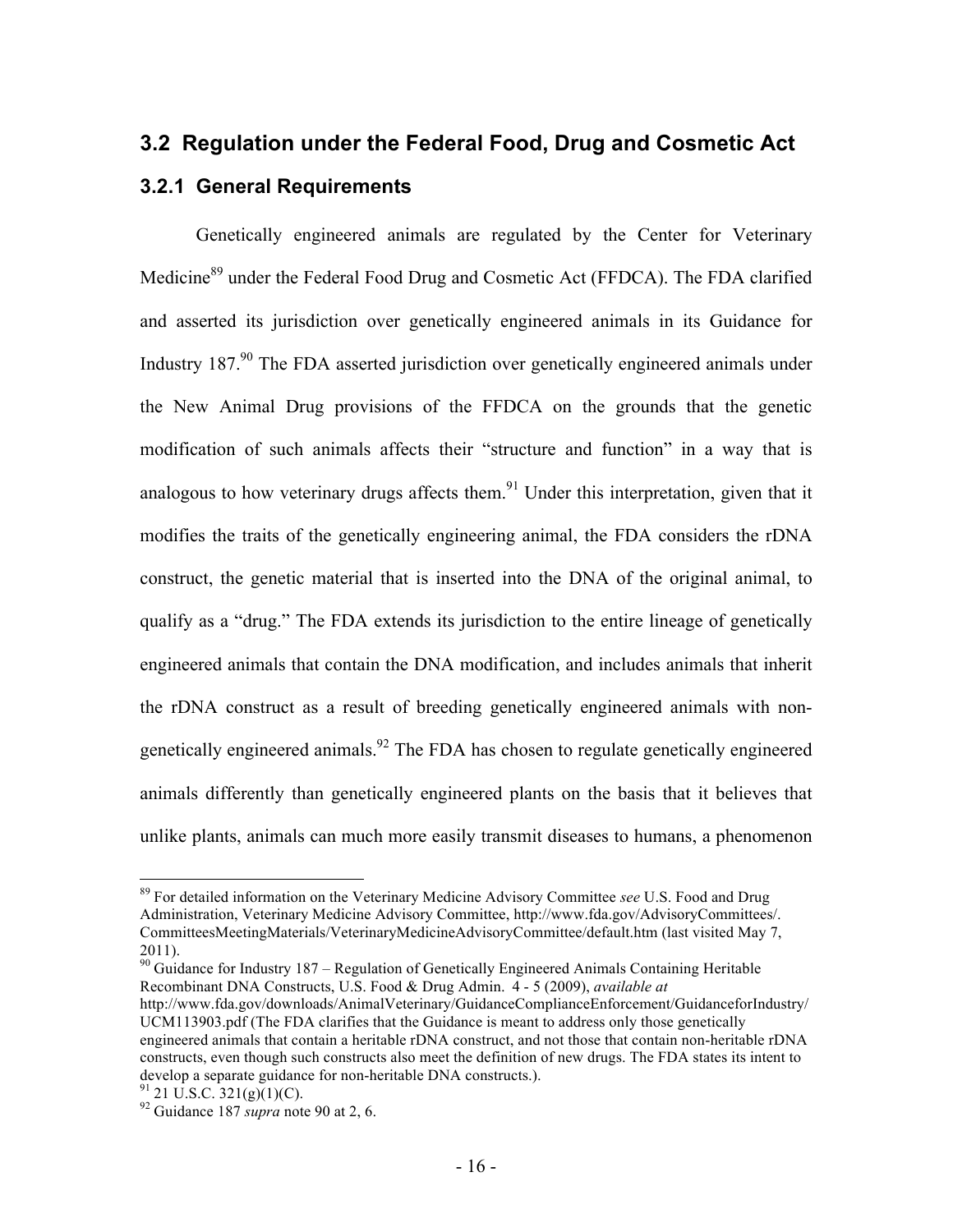known scientifically as zoonotic disease transmission. Animals can also be the source of novel viral diseases that eventually affect humans. As a result, the FDA is concerned that genetic engineering of animals might enhance these risks of disease formation and transmission $^{93}$ 

Guidance 187 recommends that sponsors of genetically engineering animals provide seven core types of data to meet the information requirements of a NADA. This includes (1) the product definition, a broad characterization of the genetically engineered animal and associated claims about its properties; (2) the molecular characterization of the construct, a description of the rDNA construct and how it is assembled; (3) the molecular characterization of the genetically engineered animal lineage, a description of the rDNA construct genetic insertion method as well as an analysis of its stability over time; (4) phenotypic characterization of the genetically engineered animal, a comprehensive data set on the health and characteristics of the genetically engineered animal;  $94$  (5) durability plan, an explanation on how the sponsor plans to demonstrate that the genetic modification will remain stable between animal generations and continue to have the same effect; (6) environmental and food / feed safety, an assessment of any environmental impacts, and for any animals intended to be used as food for humans or other animals, an assessment of whether or not such genetically engineered animals will

<sup>&</sup>lt;sup>93</sup> Genetically Engineered Animals, General Q&A *supra* note 83.<br><sup>94</sup> To determine the potential adverse health affects of the rDNA construct on genetically engineered animals, the FDA recommends that sponsors provide veterinary and treatment records, and data on growth rates, reproductive function, and behavior. Physiological data recommendations include clinical chemistry, hematology, histopathology, and post-mortem results. Finally, sponsors are recommended to submit data indicated whether the rDNA construct or its expression products cause any direct or indirect toxicity to the animals. *See* Genetically Engineered Animals, General Q&A *supra* note 83.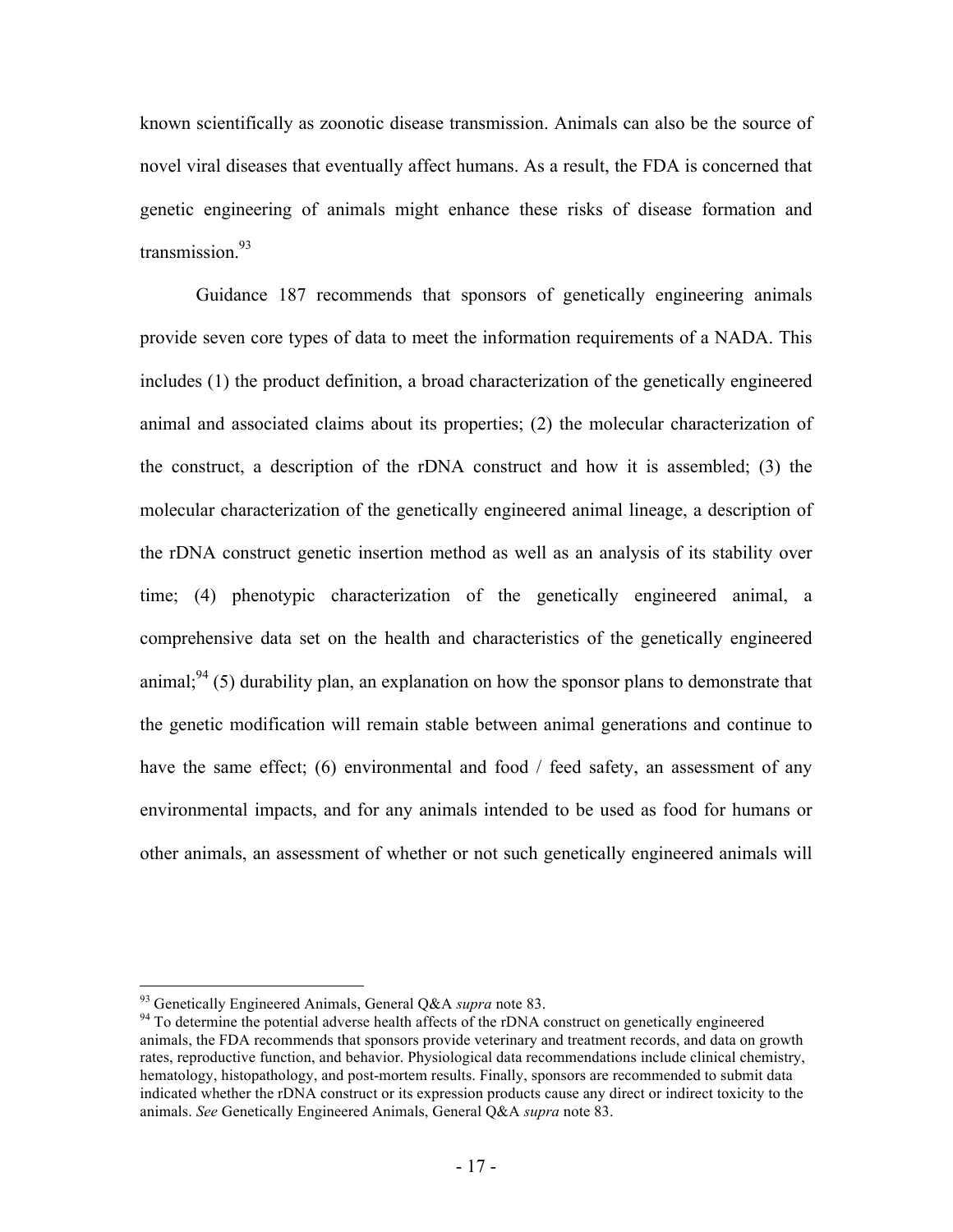be safe to eat; and (7) claim validation, a demonstration that the genetically engineered animal does actually fulfill the claims made by the sponsor.<sup>95</sup>

As most methods to introduce new rDNA constructs into the genetic material of an animal cannot control the exact site where the construct will be inserted, the FDA considers each animal lineage derived from separate insertions as meriting its own NADA.<sup>96</sup> The FDA's position is based on the fact that the location of an inserted rDNA construct can affect both the health of the animal and the level of expression of the construct.<sup>97</sup> Because genetically engineered animals used for commercial purposes are likely to be the descendants of the initial genetically engineered animals used for the approval, the FDA also requires that sponsors demonstrate that "the construct and / or phenotype are stability maintained in a representative sample of animals" involving multiple generations.<sup>98</sup>

The FDA clearly states that Guidance 187 represents the agency's "current thinking" on the topic and "does not create or confer any rights for or on any person and does not operate to bind the FDA or the public" and envisions the possibility of alternative approaches to assessing the risks and characteristics of a genetically modified animal.99 Guidance 187 does not diminish the fact that because genetically engineered fish are akin to a new animal drug, statutes and regulation require them to have met any and all New Animal Drug Application (NADA) requirements prior to marketing. No new requirements are imposed, and the Guidance is meant to help sponsors provide the

<sup>95</sup> Guidance 187 *supra* note 90*. See also* Genetically Engineered Animals, General Q&A *supra* note 83. 96 Guidance 187 *supra* note 90 at 5. 98 *Id.* at 6. 99 *Id.* at 6. 99 *Id.* at 2.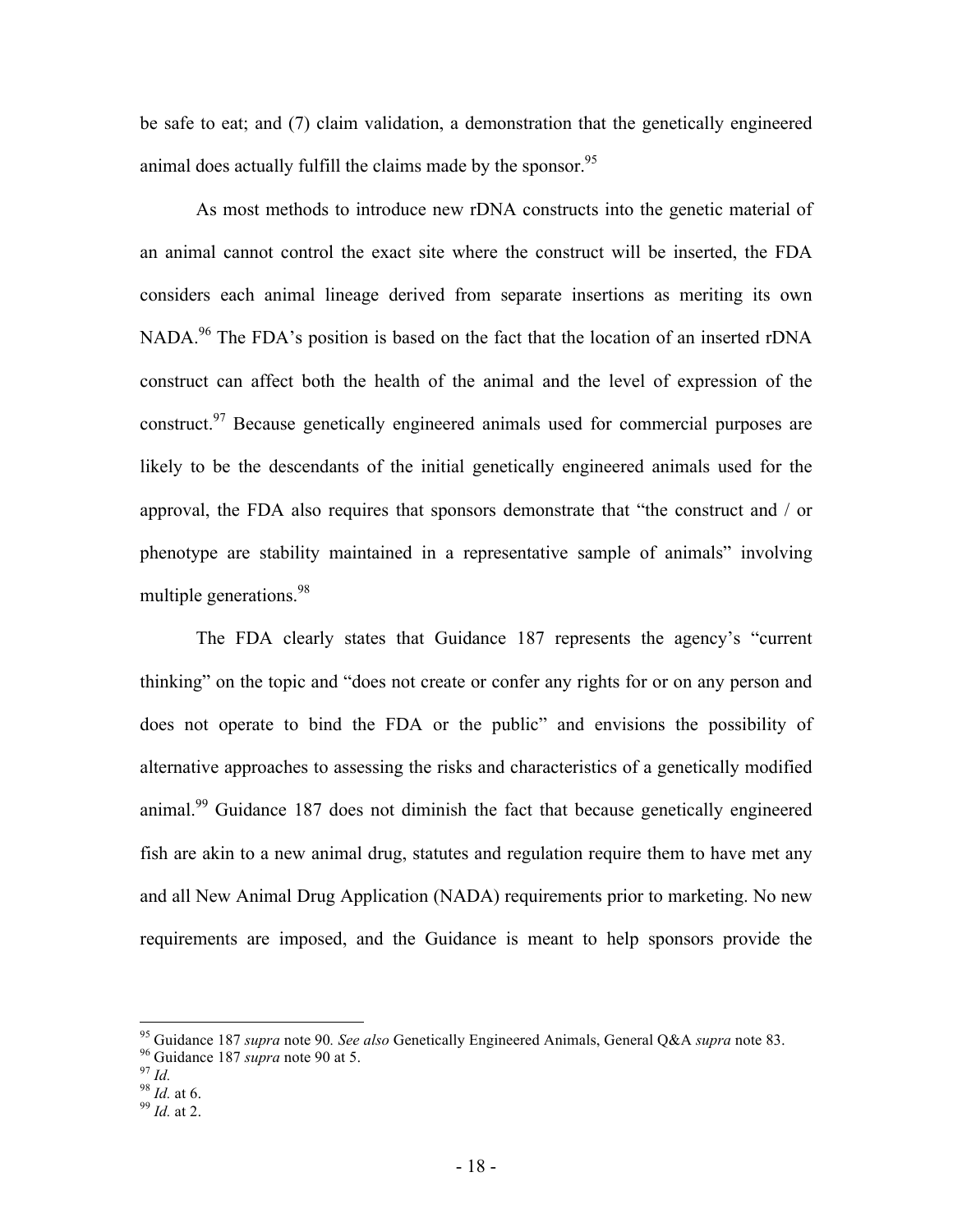necessary NADA information in order for the FDA to find that their product is safe and effective $100$ 

Guidance 187 was developed in response to the lack of dedicated laws for the development of novel foods and drugs derived from genetically engineered animals, and the regulatory uncertainty this created for many biotechnology companies and investors.101 When Guidance 187 was originally drafted, few of the public comments were critical of the agency's interpretation of its statutory authority or the recommendations for data submission.<sup>102</sup> However, many commentators were critical of the FDA's choice of the NADA process because, as most drug applications are confidential, there is limited opportunity for public comment and participation, and not all data is disclosed.<sup>103</sup> In addition, many believe that the NADA framework is inadequate and that a dedicated novel food application process is necessary,  $104$  with some people suggesting that it is like "jamming a square peg in a round hole."105

 Given the novelty of genetically engineered animals for human consumption, the relative lack of regulatory experience, and the high level of public interest in the use of genetically modified animals, the FDA modified Guidance 187 to include an intent, but no formal commitment, to hold public advisory meetings prior to approving any

<sup>&</sup>lt;sup>100</sup> Genetically Engineered Animals, General Q&A *supra* note 83.<br><sup>101</sup> Andrew Pollack, *Without U.S. Rules, Biotech Food Lacks Investors*, N.Y. TIMES, Jul. 30, 2007.<br><sup>102</sup> Background Document: The VMAC Meeting on Scienc Salmon, U.S. Food & Drug Admin. (8 Aug. 2010), *available at* http://www.fda.gov/AdvisoryCommittees/

<sup>&</sup>lt;sup>103</sup> Andrew Pollack, *Without U.S. Rules, supra* note 101.<br><sup>104</sup> Madison Smith, *Who Owns Your Dinner? A Discussion of America's Patented Genetically Engineered*<br>*Food Sources, and Why Reform is Necessary, 23 LOY. CONSUM* 

<sup>&</sup>lt;sup>105</sup> David A. Taylor, *Genetically Engineered Salmon the FDA's Table*, 118 ENV. HEATH PERSPECTIVES 384, 384 (2010) (citing Greg Jaffe, biotechnology project director at the Center for Science in the Public Interest).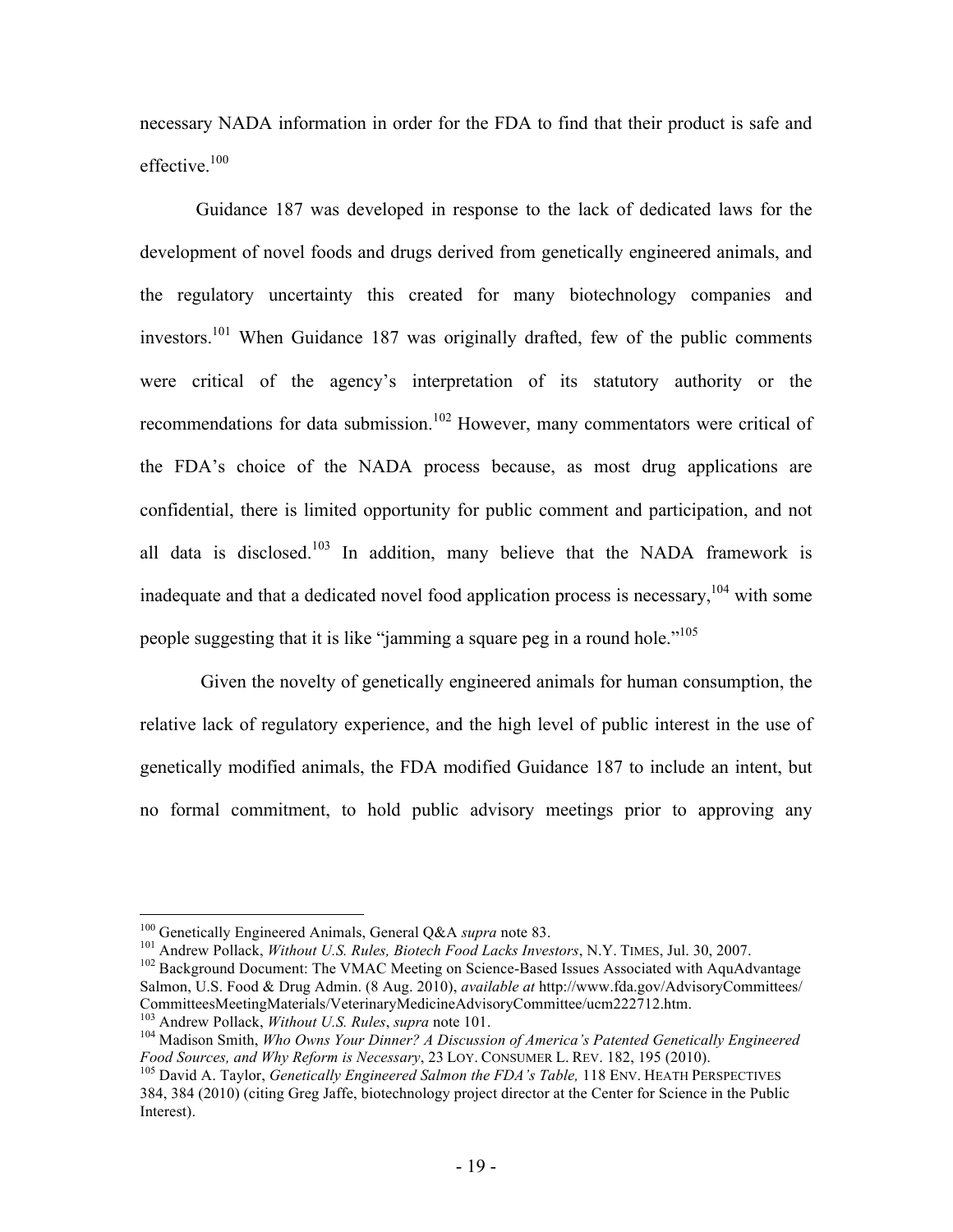genetically engineered animal.<sup>106</sup> In the case of AquAdvantage salmon, the decision to hold a public hearing was the result of Aquabounty's agreement to do so. The FDA's Center for Veterinary Medicine also deemed it necessary to add additional Committee members on an *ad hoc* basis to provide missing expertise in "molecular biology and the production of genetically engineered animals," as well as "issues associated with Atlantic salmon, and salmonids in general." $107$ 

#### **3.2.2 Health and Safety Issues Surrounding the AquAdvantage Salmon**

In the summer of 2010, the FDA announced that after over a decade of attempting to obtain the authorization to market its AquAdvantage salmon, AquaBounty had now provided sufficient information to the agency for it to make a decision. In documents released for the public hearing held by the Veterinary Medicine Advisory Committee on September  $19 - 20$ , 2010, the FDA stated that the AquAdvantage salmon did indeed grow faster and resulted in food that is "as safe as food from conventional Atlantic salmon."<sup>108</sup> Critics however pointed out that the study set a precedent with a low bar for other genetically engineered animals and focused on the fact that the data provided did not fully comply with NADA requirements.<sup>109</sup>

One concern was the fact that the engineered salmon had slightly higher levels of insulinlike growth factor 1 (IGF1). Studies suggest that high blood levels of this hormone may be associated with greater cancer risk, but the role of IGF1 content in food on these

 <sup>106</sup> Guidance 187 *supra* note 90 at 12.

<sup>&</sup>lt;sup>107</sup> Background Document: The VMAC Meeting on Science-Based Issues Associated with AquAdvantage Salmon *supra* note 102.<br><sup>108</sup> Briefing Packet, U.S. Food & Drug Admin 62 (Sept. 20, 2010), *available at* http://www.fda.gov/

downloads/AdvisoryCommittees/CommitteesMeetingMaterials/VeterinaryMedicineAdvisoryCommittee/U CM224762.pdf.

<sup>109</sup> *Fox* supra note 41 at 1142.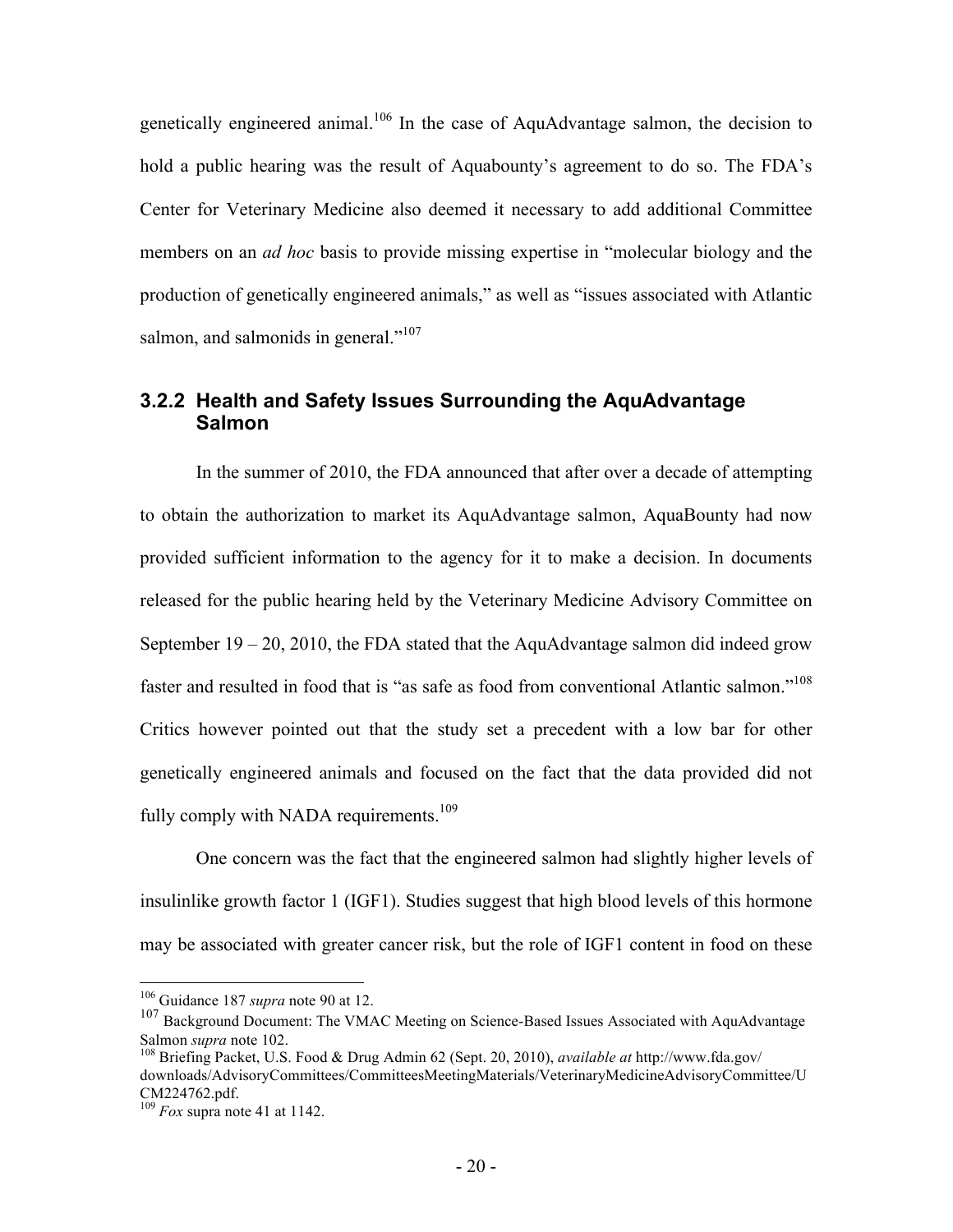levels remains unclear.110 However, after a careful study, the FDA concluded that even if people consumed large volumes of AquAdvantage salmon, this would be unlikely to have an effect on their IGF1 levels.<sup>111</sup> There were however concerns surrounding the adequacy of the data used to conduct allergen studies, with several critics pointing out that the study was based on samples taken from only twelve fish in total.<sup>112</sup>

The FDA study concluded by requiring that AquaBounty develop a post-approval monitoring plan in line with what is suggested in Guidance 187. The FDA notably requested that a durability plan be set up and maintained to monitor the genetic make-up and characteristics of the genetically engineered fish, in part in response to concerns over malformations on the jaws of some fish and under-counting of deformed fish through normal culling procedures conducted during fish farming.<sup>113</sup>

There has been growing opposition from Congressional representatives to the approval of the AquAdvantage salmon and the FDA has yet to make a final decision on AquaBounty's NADA. The FDA has also clearly stated that it will not weigh in on the debate over ethical issues surrounding biotechnology. While it does consider the impact of new drugs, and thus rDNA constructs, on the health of animals, it does not consider its role to be to decide whether or not genetic engineering of animals for food should be allowed as a matter of policy.<sup>114</sup>

<sup>&</sup>lt;sup>110</sup> Pollack, *Modified Salmon is Safe*, *supra* note 67. *See also* Stokstad *supra* note 52 at 1799.<br>
<sup>111</sup> Briefing Packet *supra* note 108 at 69 – 77.<br>
<sup>112</sup> Smith *supra* note 104 at 204 – 205; Pollack, *Modified Sa*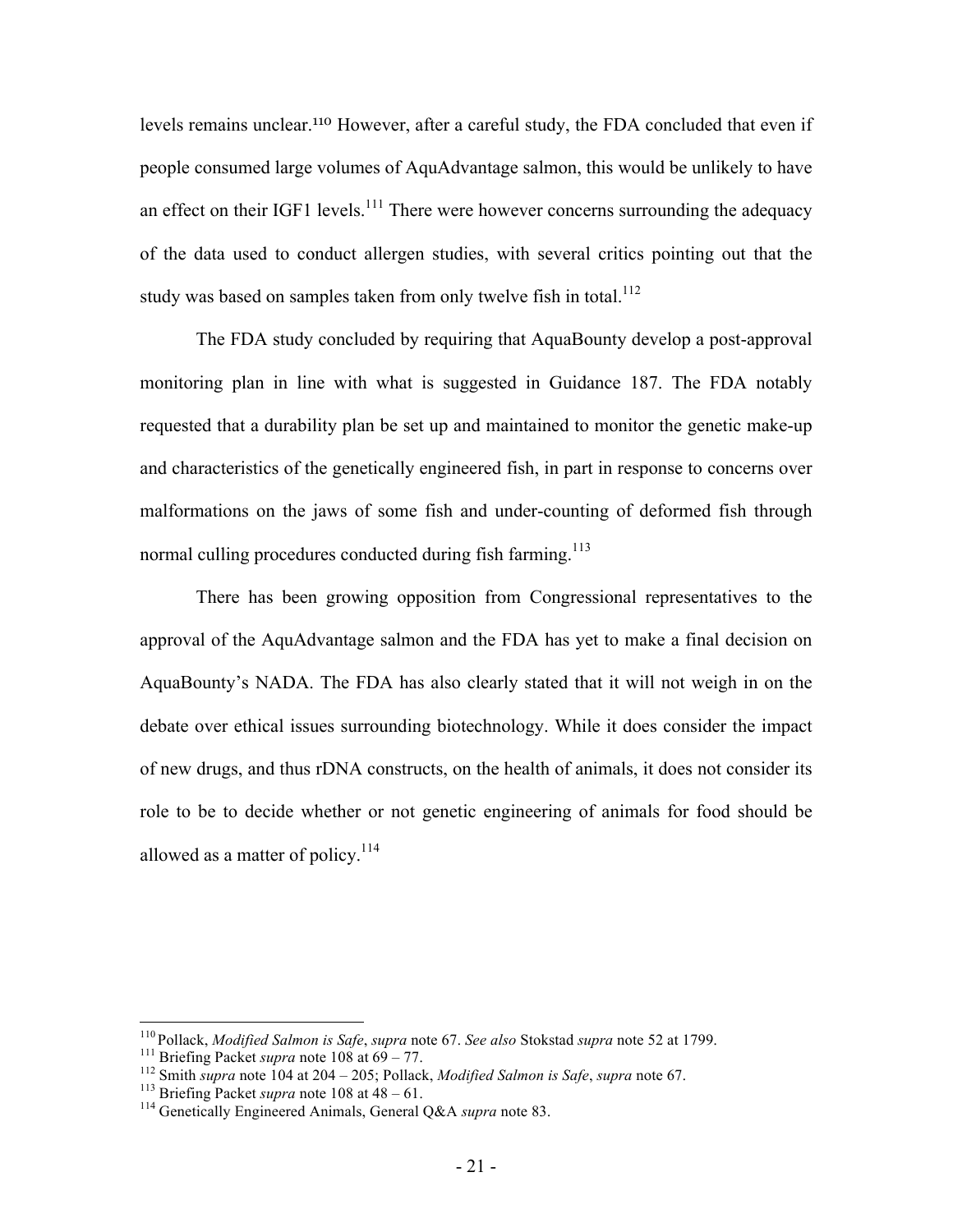#### **3.2.3 Labeling Requirements**

Section 514.1(b)(3) of Code of Federal Regulations requires that a NADA include three copies of each label that will be used for the new animal drug. However, this is different from labeling requirements for the actual food derived from the genetically engineered animal. The FDA has so far indicated its intent to apply the same labeling requirements to food derived from genetically engineered animals that it applies to food derived from non-genetically engineered animals and genetically engineered plants. Under its interpretation of  $\&403(i)$  of the FFDCA, unless there is material information pertinent to the food derived from genetically engineered animals, there will be no specific labeling requirements.<sup>115</sup> In other words, if the food derived from a genetically engineered animal is no different than food derived from its non-genetically modified counterparty, the principle of equivalency prevails and no further labeling is required. If however food derived from a genetically engineered animal has different nutritional or other properties that may affect the structure and function of a consumer of such food, then labeling is required.<sup>116</sup>

Given the unprecedented nature of the first application to commercialize a genetically engineered animal for human consumption and the considerable public interest in the matter, the FDA chose to hold a public hearing on the labeling of genetically engineered foods the day after it held a public hearing on AquaBounty's NADA.<sup>117</sup> While the FDA decided to hold a public hearing "to educate the public about

<sup>&</sup>lt;sup>115</sup> Guidance 187 *supra* 90 at 14.<br><sup>116</sup> *Id.* 116 *Id.* 116 **ID.** 116 **ID.** 117 The FDA noted that under the Notice and Comment period under Guidance 187, a substantial portion of comments focused on the issue of labeling. Comments ranged from strongly in favor of labeling to strongly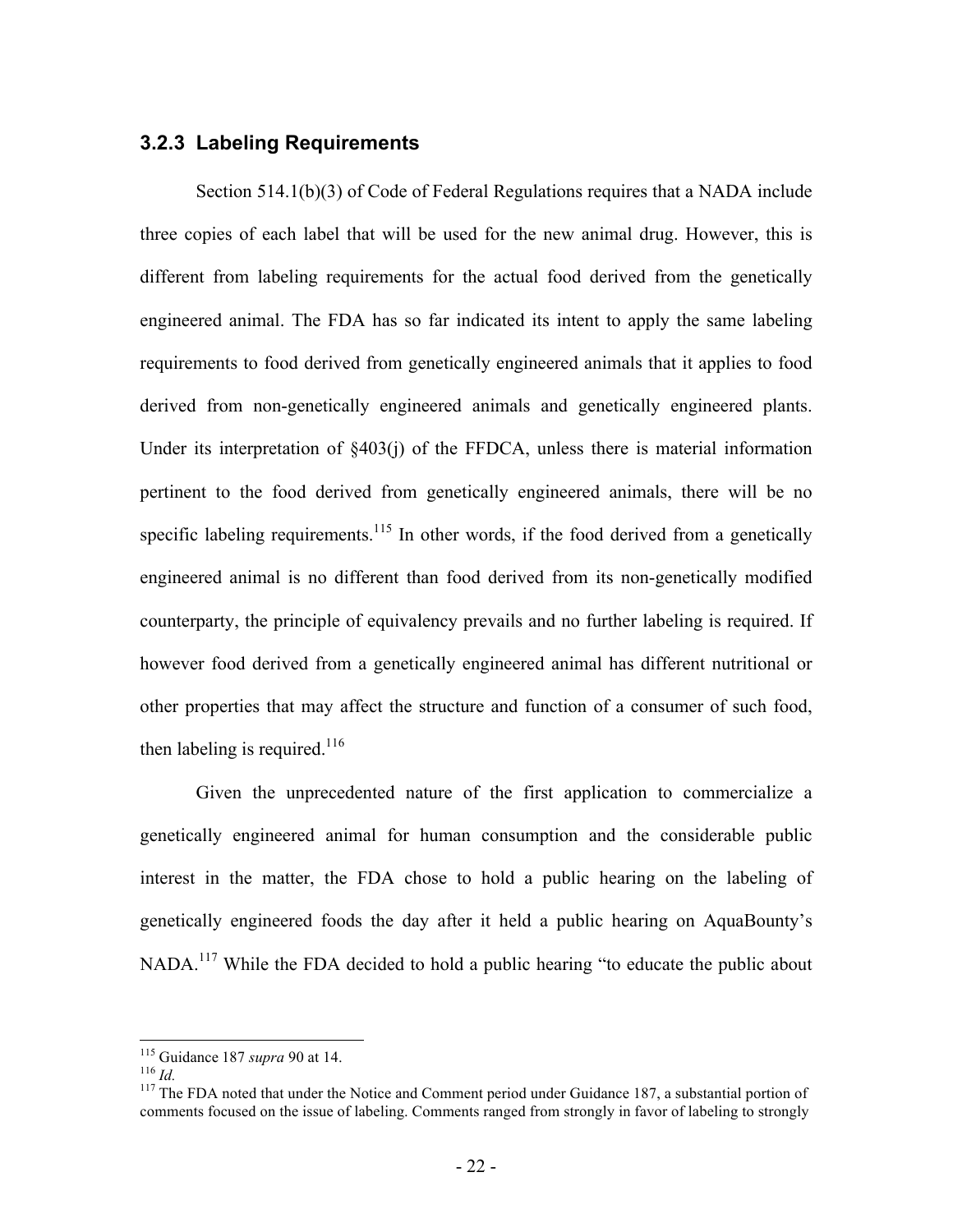[its] food labeling principles and how they apply to foods derived from [genetically engineered] animals," it also sought comments on its current approach to the labeling of food derived from AquAdvantage salmon.<sup>118</sup> It specifically sought comments on whether there were "any material differences – including differences in the composition of the food or its nutritional, function or organoleptic properties – that justiffied naming or labeling food from [the AquAdvantage salmon] differently from food from its conventional counterparts."<sup>119</sup> This further suggests that the FDA intends to apply the same approach used for foods derived from genetically engineered plants, namely that the use of recombinant DNA techniques is not considered material information under §201(n) of the FFDCA. Similarly to its approach to genetically engineered plants, the FDA likely considers that the genetic manipulation of animal DNA is simply an extension of the natural selective crossbreeding processes that humans have used for many years.<sup>120</sup> It is however noteworthy to contrast how the FDA considers genetically engineered animals potentially more dangerous to humans than genetically engineered plants when justifying its jurisdiction and extension of NADA requirements to sponsors, but retains a stronger notion of equivalency when it comes to labeling foods once they have passed threshold requirements of safety for both human and animal consumption.

Perhaps demonstrating the limit of using the existing NADA framework for genetically engineering animals, the FDA seems to consider that until they reach

against labeling. *See* Background Document: The VMAC Meeting on Science-Based Issues Associated with AquAdvantage salmon *supra* note 102.<br><sup>118</sup> Background Document: Public Hearing on the Labeling of Food Made from the AquAdvantage salmon,

U.S. Food & Drug Admin. (Aug.8, 2010), *available* at http://www.fda.gov/Food/LabelingNutrition/ FoodLabelingGuidanceRegulatoryInformation/Topic-SpecificLabelingInformation/ucm222608.htm.<br><sup>119</sup> *Id.* Tor a brief discussion suggesting that genetic engineering of fish is not unlike the selective breeding that <sup>120</sup> For

has led to the creation of the Belgian Blue cattle breed, an "ugly but tasty cow" that has 40% more muscle than a normal cow due to a deficient myostatin gene that improperly regulates muscle growth, *see* Terry Bradley, *Dawn of the Frankenfish*, 395 THE ECONOMIST 4 – 6 (special section) (2010).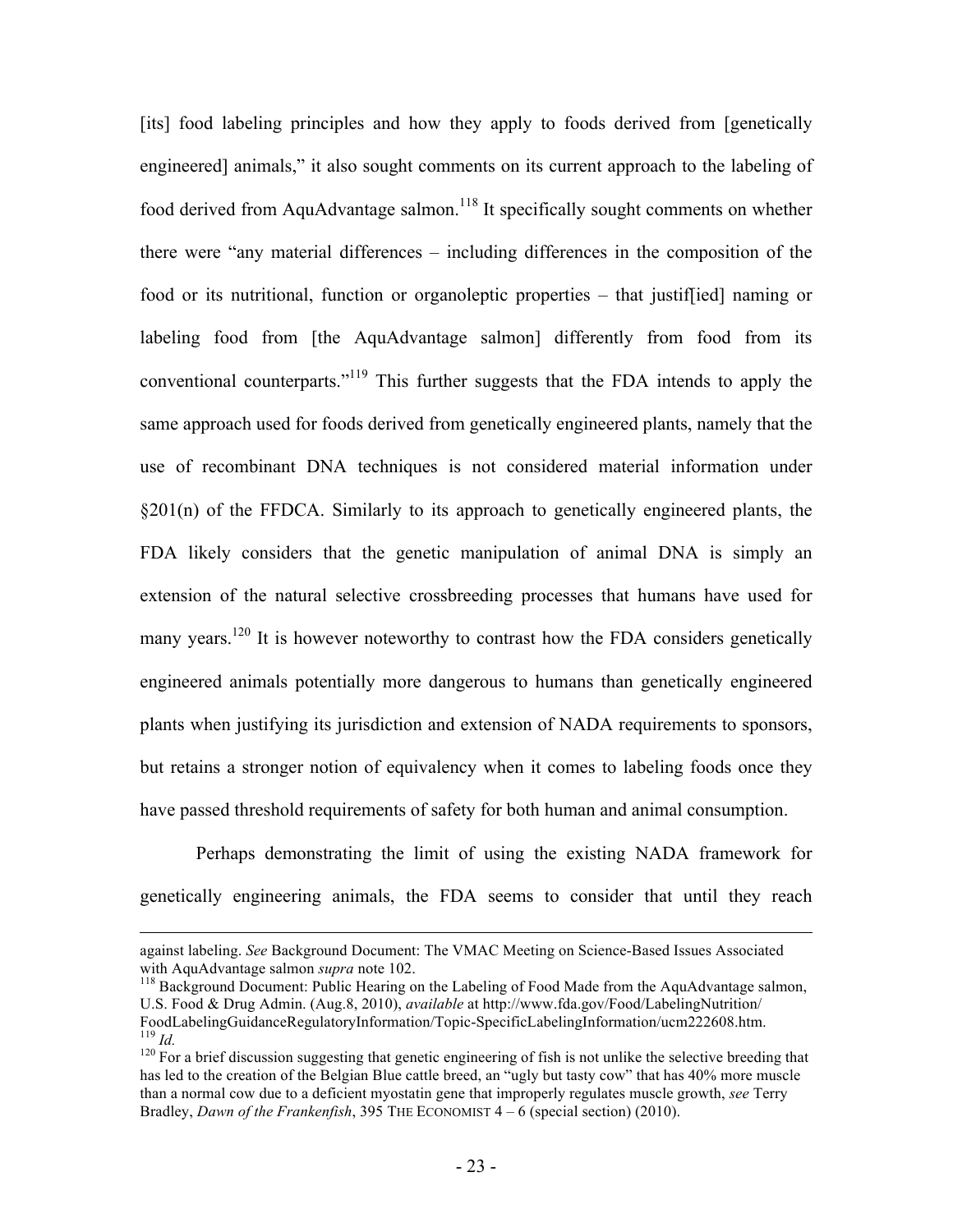commercial growing facilities, genetically engineered salmon retain more drug-like characteristics than food-like characteristics, or at least are characterized as animals "treated" with drugs, where "drugs" are the rDNA construct that the growing stock contain. Indeed, regardless of whether or not it will decide to require labeling of the actual food derived from the AquAdvantage salmon, the FDA has stated that any approval will require a label that identifies the different types of rDNA constructs that accompany any eggs and young fish transiting from breeders to growers.<sup>121</sup> However, once the fish are commercialized in supermarkets, the FDA's proposed approach will consider the genetically engineered fish to have become purely "food." While perhaps the use of the NADA framework is merely a continuation of the FDA's precautionary approach to ensuring the safety of the food supply in the United States and a testament to the agency's ingenuity in using existing law in the face of rapidly evolving technology, it also suggests that a dedicated novel food regulatory approach for genetically engineered animals may be warranted.

#### **3.3 Environmental Regulation**

Applications for approval of genetically engineered animals are subject to environmental review under the National Environmental Policy Act (NEPA), through regulations implemented by the Council on Environmental Quality<sup>122</sup> and the FDA.<sup>123</sup> Under the extraordinary circumstances that would justify at least an environmental assessment for an action that would usually be categorically excluded from scrutiny, the FDA may consider the "harm to the environment to include not only toxicity to

<sup>&</sup>lt;sup>121</sup> Smith *supra* note 104 at 195.<br><sup>122</sup> 40 C.F.R. §§ 1500 - 1508.<br><sup>123</sup> 21 C.F.R. §25.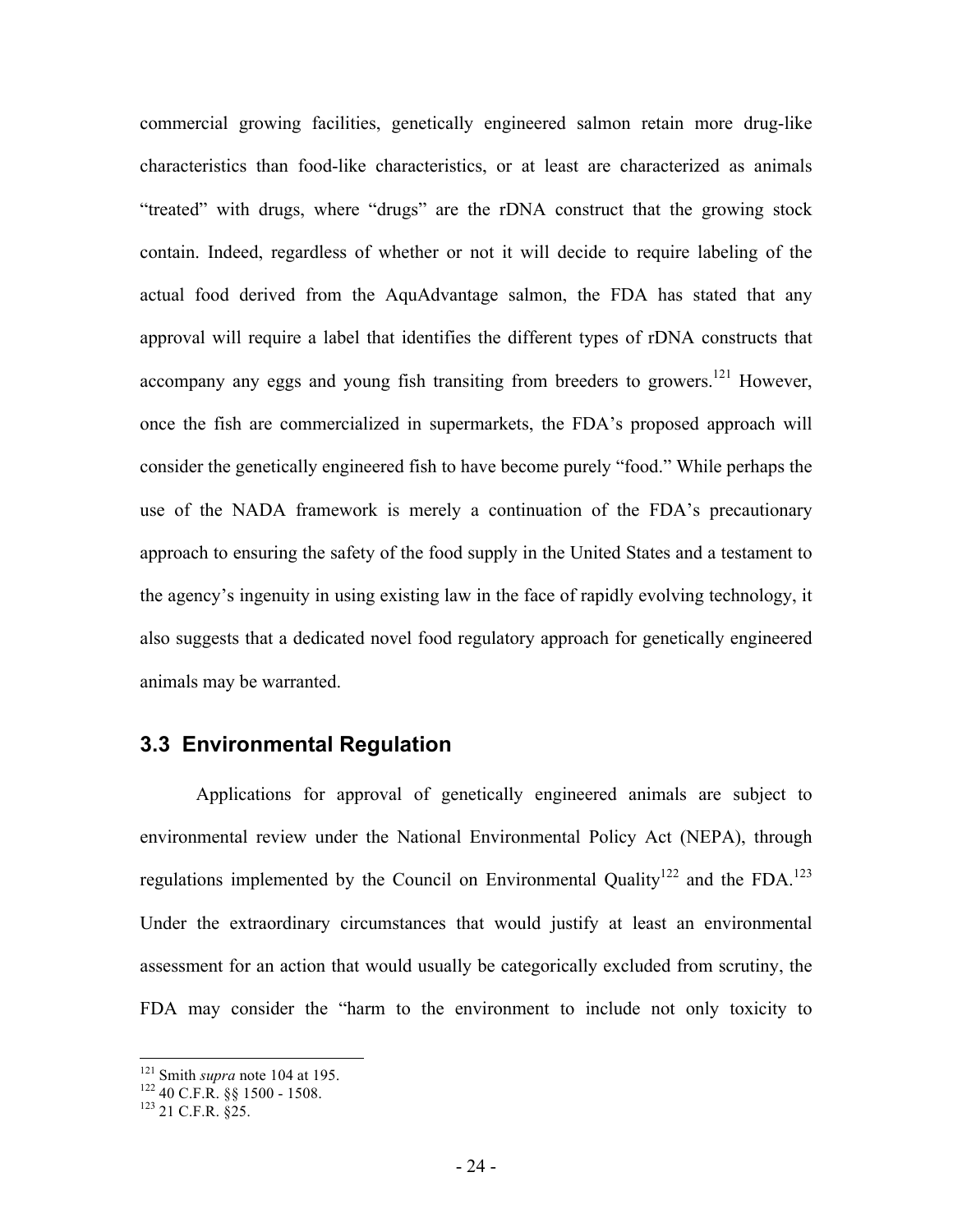environmental organisms but also environmental effects other than toxicity, such as lasting effects on ecological community dynamics."<sup>124</sup> Under Guidance 187, when the FDA exercises its enforcement discretion over a new genetically engineered animal, no additional NEPA action is required on the basis that the FDA includes NEPA requirements in its own review.125 In its approval process, at a basic level, the FDA considers (1) whether the genetically engineered animal poses any threats to humans, animals or the environment; (2) whether, in the event of a release, the genetically engineered animal poses any more environmental threat than the non-genetically engineered equivalent; (3) whether the disposal of genetically engineered animals poses any threats to humans, animals or the environment; and (4) whether any other safety issues remain unaddressed by the sponsor.<sup>126</sup> At minima, a sponsor must prepare an environmental assessment (EA) to demonstrate whether or not the genetically engineered animal will have no significant impact on the environment. No further action on behalf of the sponsor is required in case of a finding of no significant impact (FONSI).<sup>127</sup> Critics of Guidance 187 claim that using the NADA approach does not fully account for environmental consequences of genetically engineered animals.<sup>128</sup> Questioning whether NADA is indeed the right approach may be particularly poignant given the fact that wild Atlantic salmon is currently listed as an endangered species.<sup>129</sup>

There are major concerns about the potential escape of AquaAdvantage salmon into the wild. To mitigate this risk, AquaBounty proposes that the commercially raised

 $124$  Guidance for Industry - Environmental Assessment of Human Drug and Biologics Applications, U.S. Food & Drug Admin. 6 (1998), *available at* http://www.fda.gov/downloads/Drugs/Guidance

ComplianceRegulatoryInformation/Guidances/ucm070561.pdf.<br>
<sup>125</sup> Guidance 187 *supra* note 90 at 7.<br>
<sup>126</sup> *Id.* at 8.<br>
<sup>127</sup> *Id.* at 18.<br>
<sup>127</sup> Andrew Pollack, *Genetically Altered Salmon Get Closer to the Table*, N.Y. TI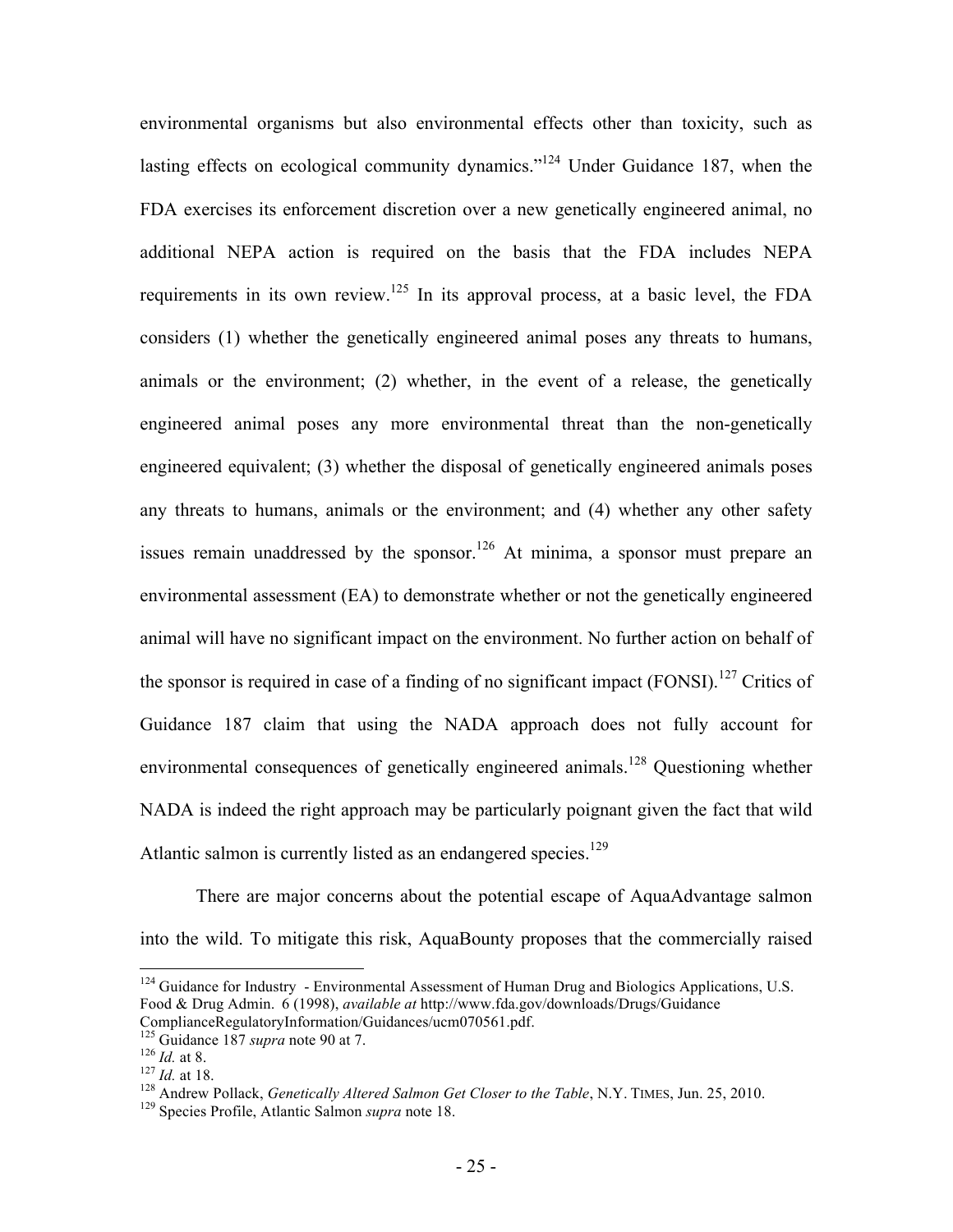salmon will be entirely female and infertile, and grown in physically contained production systems. This is actually a reversal from AquaBounty's original proposal to consider growing fish in ocean cage settings, where the potential escape into the wild is much higher.<sup>130</sup> Although not acknowledged publicly, it is perhaps because AquaBounty is unable to guarantee with absolute certainty that all the eggs it will produce at its Prince Edward Island facilities will be infertile that it chose to propose to grow the fish to commercial harvesting size only at its Panama inland facility. The FDA agrees with this approach, stating that it believes that the chance of ecological disruption or escape is small. $^{131}$ 

AquaBounty's application and pending approval by the FDA were later mired in controversy surrounding the fact that the agency had supposedly not sufficiently consulted with the Fish and Wild Services and other expert agencies, and that a full Environmental Impact Statement was required to assess the potential impact of the AquAdvantage salmon on the endangered Atlantic salmon. In particular, there was concern that genetically engineered salmon might escape the Prince Edward Island breeding facility and could potentially make their way to the Atlantic ocean from there.<sup>132</sup> Critics accused the FDA of "applaud[ing] the company's choice of land-based containment as responsible [while] it never revealed that it is illegal in the U.S. to grow genetically engineered salmon in open-water net pens."133 Under §7 of the Endangered Species Act, federal agencies are required to consult with expert agencies when an action

<sup>&</sup>lt;sup>130</sup> Stokstad *supra* note 52 at 1799.<br><sup>131</sup> Briefing Pack *supra* note 108 at 118 – 119.<br><sup>132</sup> *See* Nathan White, *House Letter Urges FDA to Protect Consumers and the Environment from Potential Dangers of GE Salmon, Fed* 

<sup>&</sup>lt;sup>133</sup> James Wright, *U.S. Group: FDA Ignored GM Salmon Warnings*, SeafoodSource.com, 28 Oct. 2010, *available at* http://www.seafoodsource.com/newsarticledetail.aspx?id=4294999857 (quoting Andrew Kimbrell, Executive Director at the Center for Food Safety).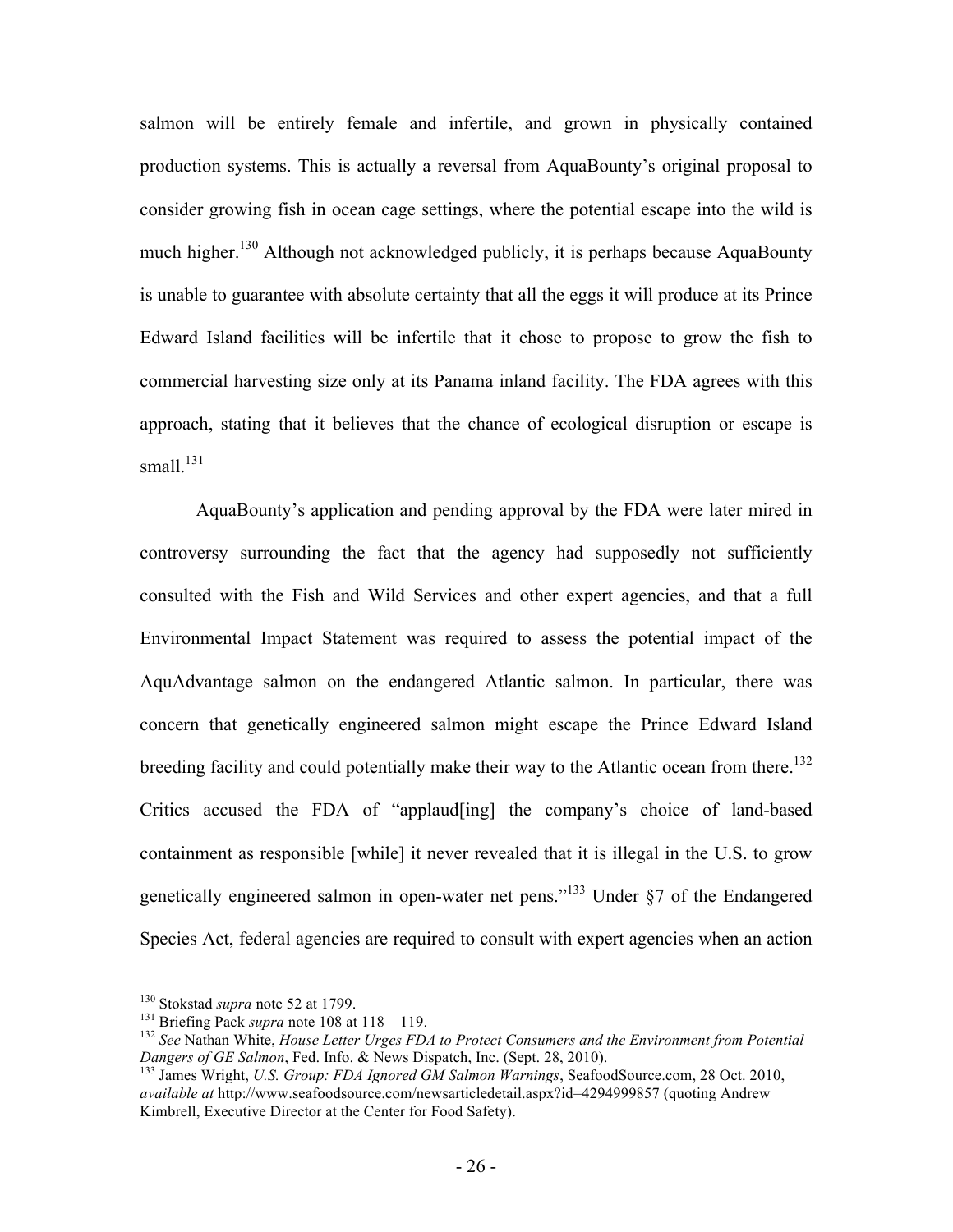may impact a protected species and expert agencies are required to draft a Biological Opinion on how to protect the endangered species in question in relation to the proposed action. While the FDA claimed that preliminary discussions were held with both the Fish and Wildlife Services and the National Marine Fish Services, no follow-up discussion took place. It was also alleged that as of October 2010, AquaBounty was still considering rearing fish in Atlantic waters and had approached the Fish and Wildlife Services in regards to this.<sup>134</sup> By contrast, in 2001, in regards to pending ocean-based fish farm permit applications, the Fish and Wildlife Services, and the National Marine Fisheries Services, issued a Biological Opinion to the Environmental Protection Agency expressing their concern that transgenic salmon would adversely affect wild Atlantic salmon. In their Opinion, both agencies banned the use of reproductively viable transgenic salmon on all ocean-based fish farms.<sup>135</sup> The FDA was later accused of failing to disclose the existence of this Biological Opinion at the public hearings it held in September 2010 in regards to the AquaBounty NADA.<sup>136</sup> In the FDA's defense, it clearly stated that the current NADA, if approved, would only be valid for exclusive rearing of the commercial fish in AquaBounty's Panama facility. Raising the fish anywhere else would require another application to the FDA, including any application by a third party to purchase fertilized eggs from the Prince Edward Island facility for growing and commercialization at any other location.137 On the other hand, AquaBounty's official position remains unclear, and

<sup>&</sup>lt;sup>134</sup> Press Release, Troubling Emails Reveal Federal Scientists Fear FDA Approval of Genetically Engineered Salmon: "Maybe They [the FDA] Should Watch Jurassic Park.", Food and Water Watch (Nov. 15, 2010), *available at* http://www.foodandwaterwatch.org/ pressreleases/troubling-emails-reveal-federal-

<sup>&</sup>lt;sup>135</sup> Biological Opinion from Fish and Wildlife Service and National Marine Fisheries Service to the Environmental Protection Agency 8 (Jan. 12, 2001), *available at*

http://stopgefish.files.wordpress.com/2010/10/epa-bo.pdf 136 Troubling Emails *supra* note 134.

<sup>137</sup> General Q&A *supra* note 83.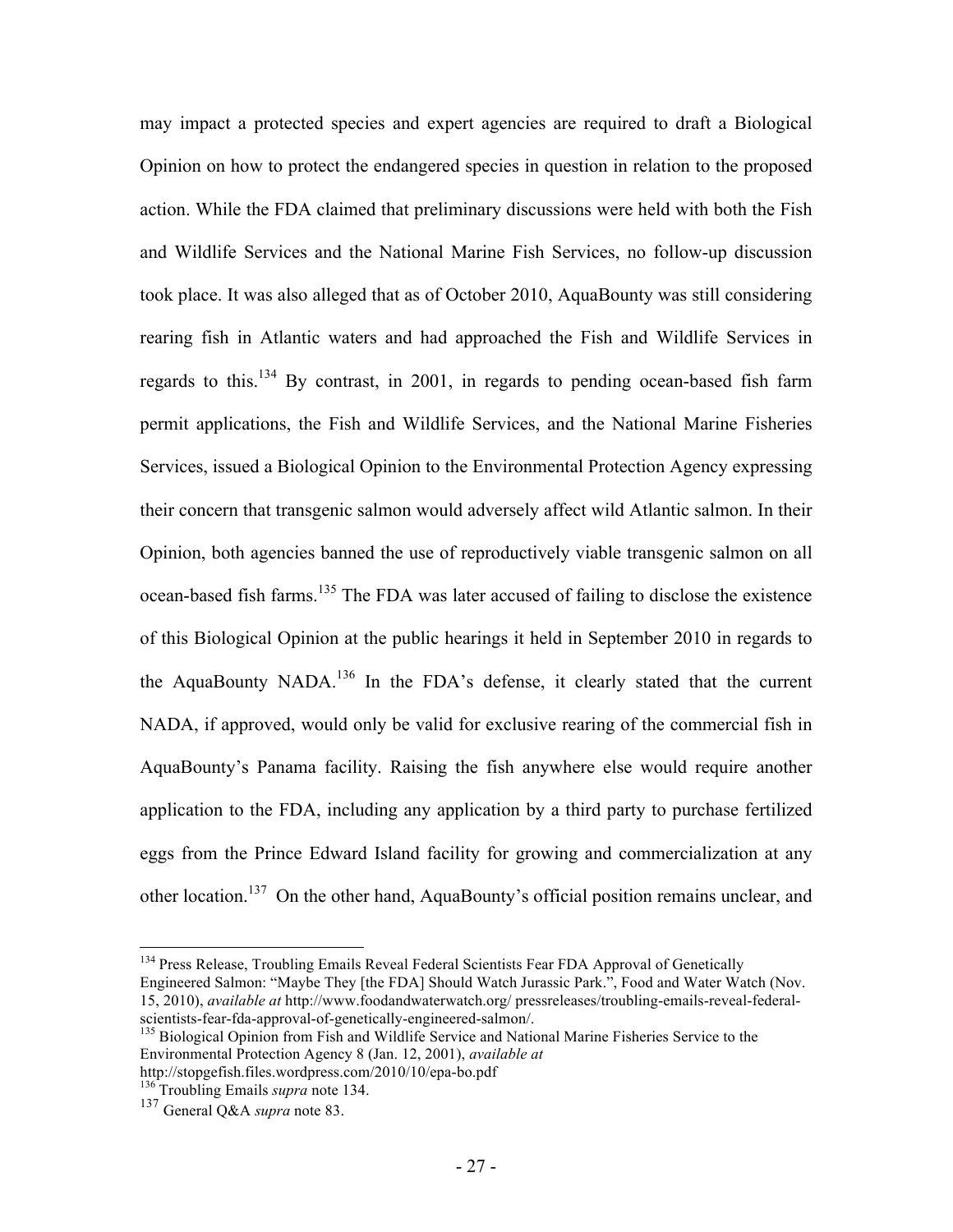its website still suggests that the AquAvantage salmon is entirely infertile and poses no threat of interbreeding with native populations when they escape, despite its Environmental Assessment that states the contrary.138, <sup>139</sup>

### **4 Conclusion**

It is clear from the ongoing debate and regulatory approval of the AquAdvantage salmon that the choice to adopt the NADA framework to analyze the potential risks of genetically engineered animals remains questioned by several parties. Legislation is struggling to keep up with the rapid pace of innovation in the sector. Given the lack of comprehensive and dedicated legislation on the use of genetically engineered animals for food production, the FDA has been forced to use existing regulatory frameworks to the best of its capabilities. Above all, the core criticism that can be laid on the use of the NADA framework is its poor suitability to assess the idiosyncratic risks that AquAdvantage salmon pose to the already endangered Atlantic salmon. Perhaps an application by a genetically engineered animal less likely to stir environmental concerns, such as the Enviropig, may have provided for a more ordinate testing of the NADA framework. Despite some reservations about the quality of the data submitted in AquaBounty's application, the NADA at least has the merit of focusing most of its analysis on the potential human health effects of genetically engineered animals used as food. It is perhaps still too early to tell whether or not genetically engineered animals merit an entirely different approach to risk assessment given the still relative infancy of the science and its applications, but the AquAdvantage salmon case suggests that so far,

 <sup>138</sup> AquaBounty Technologies, AquAdvantage® Fish, http://aquabounty.com/products/ aquadvantage-295.aspx (last visited May 10, 2011). <sup>139</sup> ENVIRONMENTAL ASSESSMENT *supra* note 77 at 60.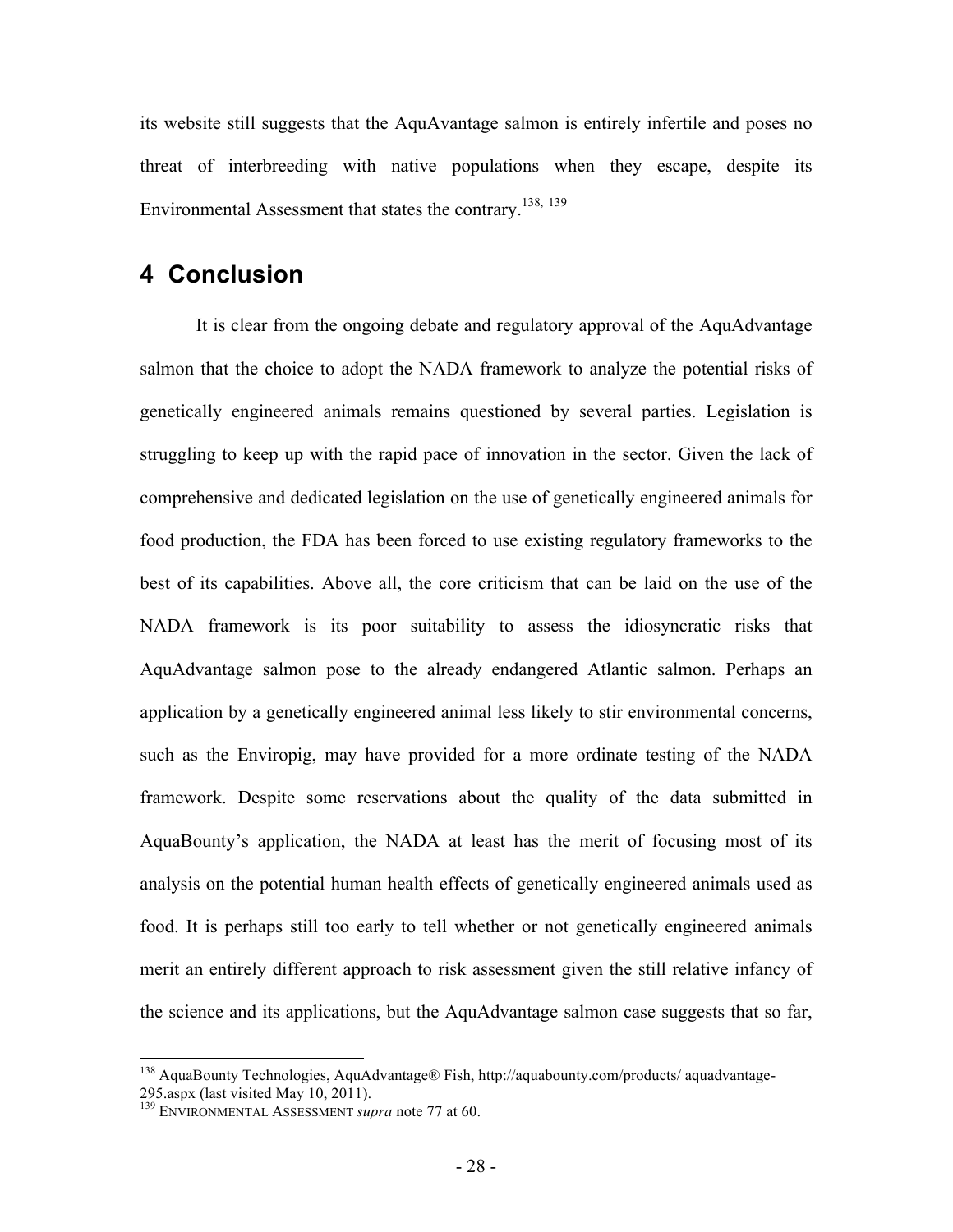the FDA has failed to convince both the industry and the public that is has finally found the right approach to regulating genetically engineered animals used for food.

Conversely, in the midst of scientific uncertainty, it is not surprising that exactly how consumers feel about genetically engineered animals remains unclear. Even though genetically engineered plants are now found in huge numbers in the United States food supply, debate about their merits and potential risks continues. In addition, perhaps echoing the FDA's concern about more similarities between humans and animals in comparison to plants, and thus potentially higher risks of disease transmittal, consumers seem more wary about genetically engineered animals.<sup>140</sup> On the other hand, other polls suggest that consumers may be more willing to accept genetically engineered animals that provide environmental and nutritional benefits.<sup>141</sup> It is therefore not surprising that AquaBounty's application has become the focal point of debate over genetically engineered animals used for food production, and genetic engineering of animals in general.

Both the House of Representatives and the Senate have advanced bipartisan regulatory proposals to prohibit the approval of genetically engineered fish for food production by deeming them unsafe under the current  $FFDCA$ ,<sup>142</sup> as well as a bill to separately require labeling of such foods should the FDA approve them.<sup>143</sup> Recently re-

<sup>&</sup>lt;sup>140</sup> Pollack, *Closer to the Table*, *supra* note 128.<br><sup>141</sup> *Id.* 142 Amendment to the Federal Food, Drug, and Cosmetic Act to prevent the approval of geneticallyengineered fish, H.R. 6265, 111th Cong. (2010); Amendment to the Federal Food, Drug, and Cosmetic Act to prevent the approval of genetically-engineered fish, S. 3971, 111th Cong. (2010).

 $t<sup>143</sup>$  Amendment to the Federal Food, Drug, and Cosmetic Act to require labeling of genetically-engineered fish, H.R. 6264, 111th Cong. (2010); Amendment to the Federal Food, Drug, and Cosmetic Act to require labeling of genetically-engineered fish, S. 3969, 111th Cong. (2010).